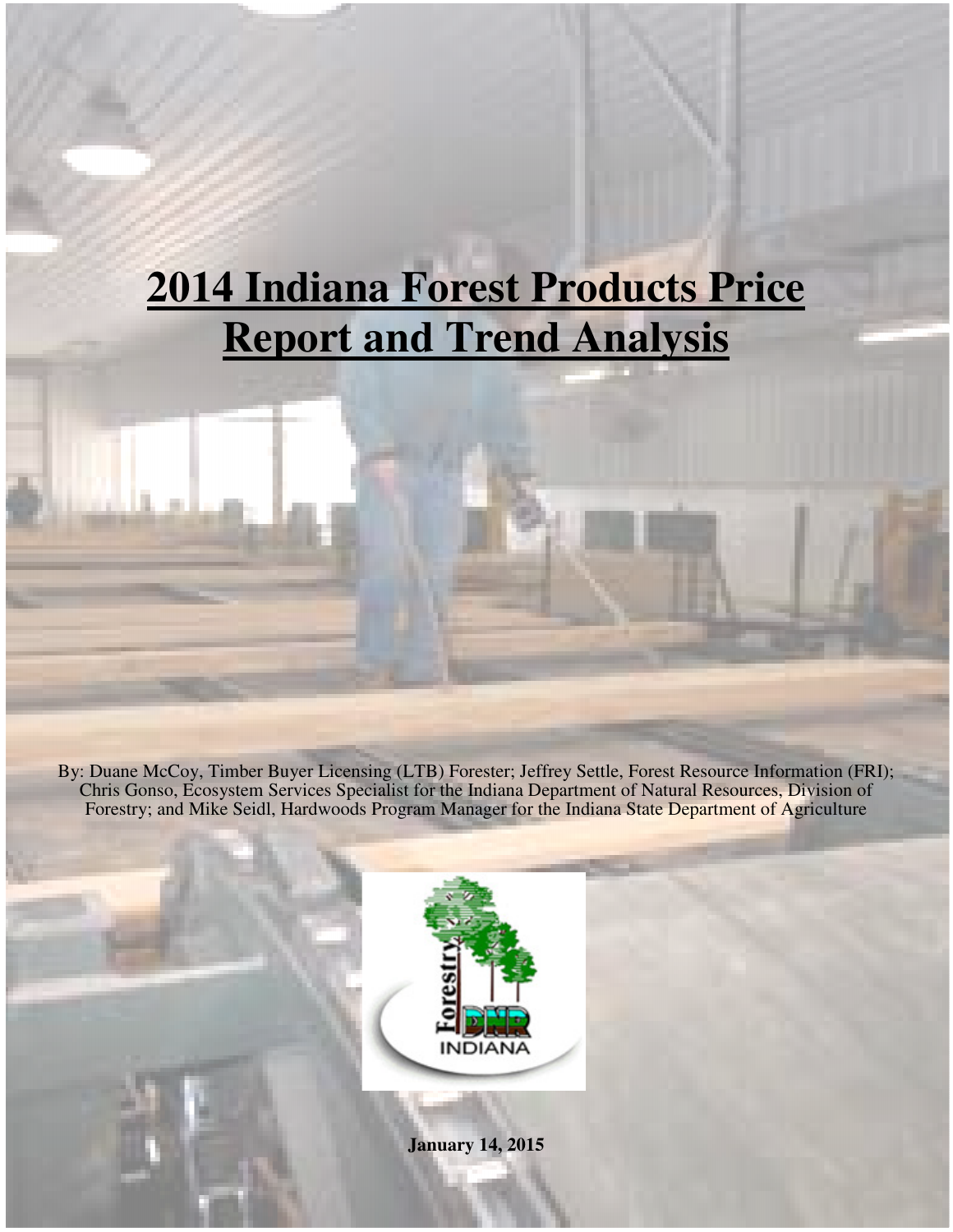#### Page 2 **Survey Procedures and Response**

 This report can be used as an indication of price trends for logs of defined species and qualities. It should not be used for the appraisal of logs or standing timber (stumpage). Stumpage price averages are reported by the Indiana Association of Consulting Foresters in the Indiana Woodland Steward, http://www.inwoodlands.org/.

 Data is collected once a year, but log prices change constantly. Standard appraisal techniques by those familiar with local market conditions should be used to obtain estimates of current market values for stands of timber or lots of logs. Because of the small number of mills reporting logging costs, "stumpage prices" estimated by deducting the average logging and hauling costs (Table 4) from delivered log prices must be interpreted with extreme caution.

 Data for this survey was obtained by a direct mail survey of all known sawmills, veneer mills, concentration yards, loggers and firms producing wood chips, sawdust, etc., as a byproduct. Only firms operating in Indiana were included. The survey was conducted and analyzed by the Indiana Division of Forestry. The prices reported are for logs delivered to the log yards of the reporting mills or concentration yards. Thus, prices reported may include logs shipped in from other states (e.g. black cherry veneer logs from Pennsylvania and New York).

 The survey was mailed to 219 firms, compared to 216 in 2013. Several were returned as undeliverable. There was an initial mailing and one reminder postcard sent to non-respondents. Follow-up phone calls and mailing got a few of those mills and operators back into the system.

 An abbreviated survey form was used for 87 firms that do not buy logs, compared to 86 in 2013. The long form with the tables for prices paid for sawlogs and veneer logs went to 132 firms, compared to 130 in 2013.

 Fifty-four mills reported some useful data, compared to 47 in 2013, 52 in 2012, 56 in 2011, 62 in 2010, 73 in 2009 and 88 in 2008. Seven mills were dropped because their phones were disconnected, or they reported being out of business.

 The number of mills contributing price data for each product is shown in the second and third columns in Tables 2 and 3, and in the second column in Tables 4 and 5. Forty-three mills reported their 2013 board foot production in 2014, compared to 43 reporting their 2012 production in 2013. Thirteen mills reported producing 1 million board feet (MMBF) or less (Figure 1). Eight mills reported production of 5 MMBF or greater. Total production reported for 2013 was 147 MMBF compared to 151 MMBF for 2012, and 134 MMBF for 2011. The largest single mill production reported was 23 MMBF. These annual levels are not comparable since they do not represent a statistical estimate of total production.

 The price statistics by species and grade don't include data from small custom mills, because most do not purchase logs, or they pay a fixed price for all species and grades of pallet-grade logs. They are, however, the primary source of data on the cost of custom sawing and pallet logs. The custom sawing costs reported in Table 4 do not reflect the operating cost of large mills.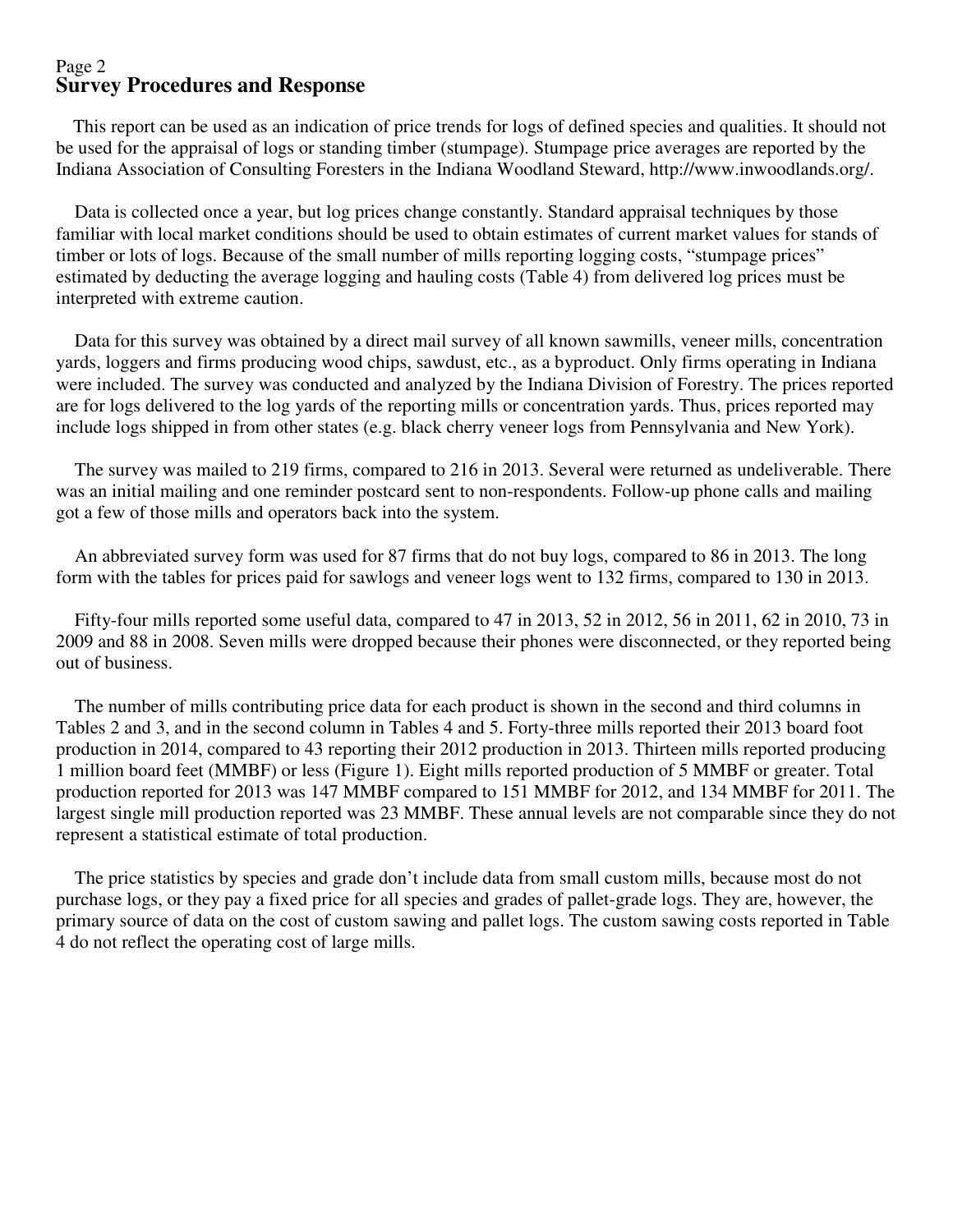



*Figure 1. Distribution of the 43 mills reporting 2013 level of production***.** 

## **Hardwood Lumber Prices**

 Hardwood lumber prices continue to increase as shown in Table 1, which represents prices per thousand board feet (MBF) for green, 1 inch thick 4/4 lumber by species and grade compiled by the Hardwood Market report out of Memphis, TN. Log prices are directly tied to lumber prices since logs are delivered to mills on a continuing basis. This allows mills to base the price they pay for logs on current lumber market prices. The link to prices paid for standing timber is less direct, depending on how far in advance of logging a stand of timber is purchased.

#### Premium Species

 Red oak is an economic indicator species in the hardwood industry. Prices cycle with the general domestic economy and housing. Export markets continue to be a major factor as well. The price of the top grade of lumber, first and seconds (FAS), plus a \$200 premium peaked at \$1,310 per thousand board feet (MBF) in the summer of 2004 and has gone through two cycles since. It's been increasing since July 2012, hitting \$1,145 per MBF in December  $2014 - 27\%$  increase. The premium applies when a buyer and a manufacturer negotiate a price for the purchase of lumber consisting of No. 1 C and better grades.

 White oak prices are also cyclical, but the cycles are slightly more moderate than red oak's. An exception is the 42% drop in FAS plus the premium from \$1,390 per MBF in 2008 to \$800 per MBF in the summer of 2009. In mid-December of 2014, FAS lumber pricing was \$1,425 per MBF.

 Black walnut is in great demand both domestically and globally at this time. FAS lumber is being reported at \$3,040 per MBF, a 37% increase from September 2013.

 Black cherry FAS prices dropped in January 2013 to \$1,335 per MBF. For the most part however, black cherry prices have held pretty steady with current pricing at \$1,540 per MBF.

 FAS hard maple reached \$1,305 in July 2013and increased slightly in early 2014 but current markets have softened with recent pricing around \$1,390 per MBF.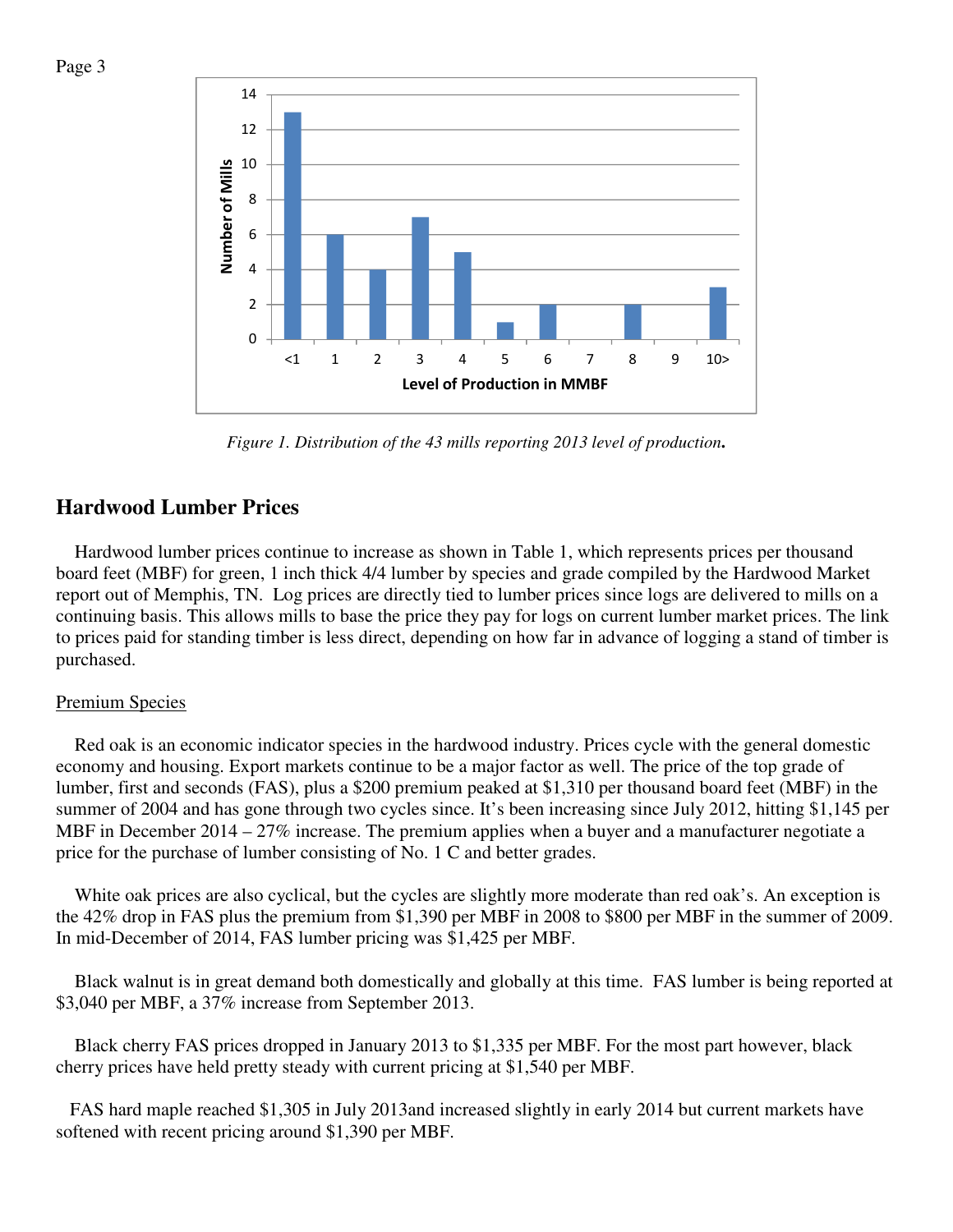## Page 4 Other Species

 Yellow poplar hit a low point of \$550 in the summer of 2011. Markets have become stronger and demand continues to be good despite increased production. FAS lumber pricing is reported at \$830 per MBF, a 34% increase

 Soft maple markets have improved in the past couple of years. In July of 2012, prices were reported at \$920 per MBF and current pricing at \$1,115 per MBF.

 Locally, ash markets have become stronger with good volumes of lumber moving overseas as well as being used as a substitute for higher priced red oak. These increases are despite a large amount of ash logs and lumber entering the market as landowners harvest ash because of Emerald Ash Borer (EAB). December pricing is at \$1,085 per MBF; a 22% increase from September 2013.

True to form, beech prices were unchanged. FAS last changed in July 2005.

 Basswood prices increased to \$660 per MBF in September 2013. Current basswood pricing is at \$695 per MBF.

 Hickory markets have continued to pick up steam due to increased demand from the cabinet and rustic flooring markets. Current pricing is reportedly \$1000 per MBF, a 33% increase since January 2012.

**Table 1. Hardwood lumber prices, dollars per one thousand board feet (MBF), 1-inch-thick (4/4) Appalachian market area unless otherwise indicated. Source:** *Hardwood Market Report***, P.O. Box 2633, Memphis, TN 38088- 2633** 

|                               | Lumber           | Jan  | July | Jan  | July | Jan  | July | Jan  | July | Sep  | Dec  |
|-------------------------------|------------------|------|------|------|------|------|------|------|------|------|------|
|                               | Grade            | 2010 | 2010 | 2011 | 2011 | 2012 | 2012 | 2013 | 2013 | 2013 | 2014 |
| Ash                           |                  |      |      |      |      |      |      |      |      |      |      |
|                               | $FAS +$<br>Prem. | 715  | 805  | 785  | 800  | 800  | 845  | 845  | 845  | 845  | 1085 |
|                               | No. 1C           | 470  | 580  | 575  | 575  | 575  | 585  | 585  | 585  | 585  | 780  |
|                               | No. 2A           | 320  | 380  | 360  | 360  | 360  | 360  | 360  | 360  | 350  | 450  |
| <b>Basswood</b>               |                  |      |      |      |      |      |      |      |      |      |      |
|                               | $FAS +$<br>Prem. | 635  | 660  | 645  | 630  | 630  | 630  | 630  | 630  | 660  | 695  |
|                               | No. 1C           | 300  | 335  | 335  | 345  | 345  | 345  | 345  | 385  | 395  | 430  |
|                               | No. 2A           | 180  | 190  | 190  | 190  | 190  | 190  | 190  | 210  | 210  | 230  |
| <b>Beech</b>                  |                  |      |      |      |      |      |      |      |      |      |      |
|                               | FAS              | 500  | 500  | 500  | 500  | 500  | 500  | 500  | 500  | 500  | 500  |
|                               | No. 1C           | 420  | 420  | 420  | 420  | 420  | 420  | 420  | 420  | 420  | 420  |
|                               | No. 2A           | 345  | 345  | 345  | 345  | 345  | 345  | 345  | 345  | 345  | 345  |
| <b>Cottonwood</b> (Southern)  |                  |      |      |      |      |      |      |      |      |      |      |
|                               | FAS              | 605  | 605  | 625  | 635  | 635  | 635  | 635  | 635  | 655  | 705  |
|                               | No. 1C           | 405  | 405  | 425  | 435  | 435  | 435  | 435  | 435  | 455  | 500  |
|                               | No. 2A           | 220  | 220  | 220  | 220  | 220  | 220  | 240  | 220  | 240  | 260  |
| <b>Cherry</b> (North Central) |                  |      |      |      |      |      |      |      |      |      |      |
|                               | $FAS +$<br>Prem. | 1610 | 1610 | 1610 | 1525 | 1355 | 1440 | 1335 | 1335 | 1335 | 1540 |
|                               | No. 1C           | 660  | 720  | 720  | 720  | 655  | 720  | 705  | 765  | 795  | 1050 |
|                               | No. 2A           | 350  | 375  | 375  | 375  | 330  | 375  | 375  | 430  | 460  | 675  |
| <b>Hickory</b>                |                  |      |      |      |      |      |      |      |      |      |      |
|                               | $FAS +$<br>Prem. | 615  | 640  | 640  | 655  | 670  | 720  | 720  | 765  | 800  | 1000 |
|                               | No. 1C           | 500  | 530  | 530  | 540  | 560  | 595  | 595  | 650  | 685  | 835  |
|                               | No. 2A           | 350  | 405  | 405  | 405  | 415  | 445  | 445  | 480  | 500  | 615  |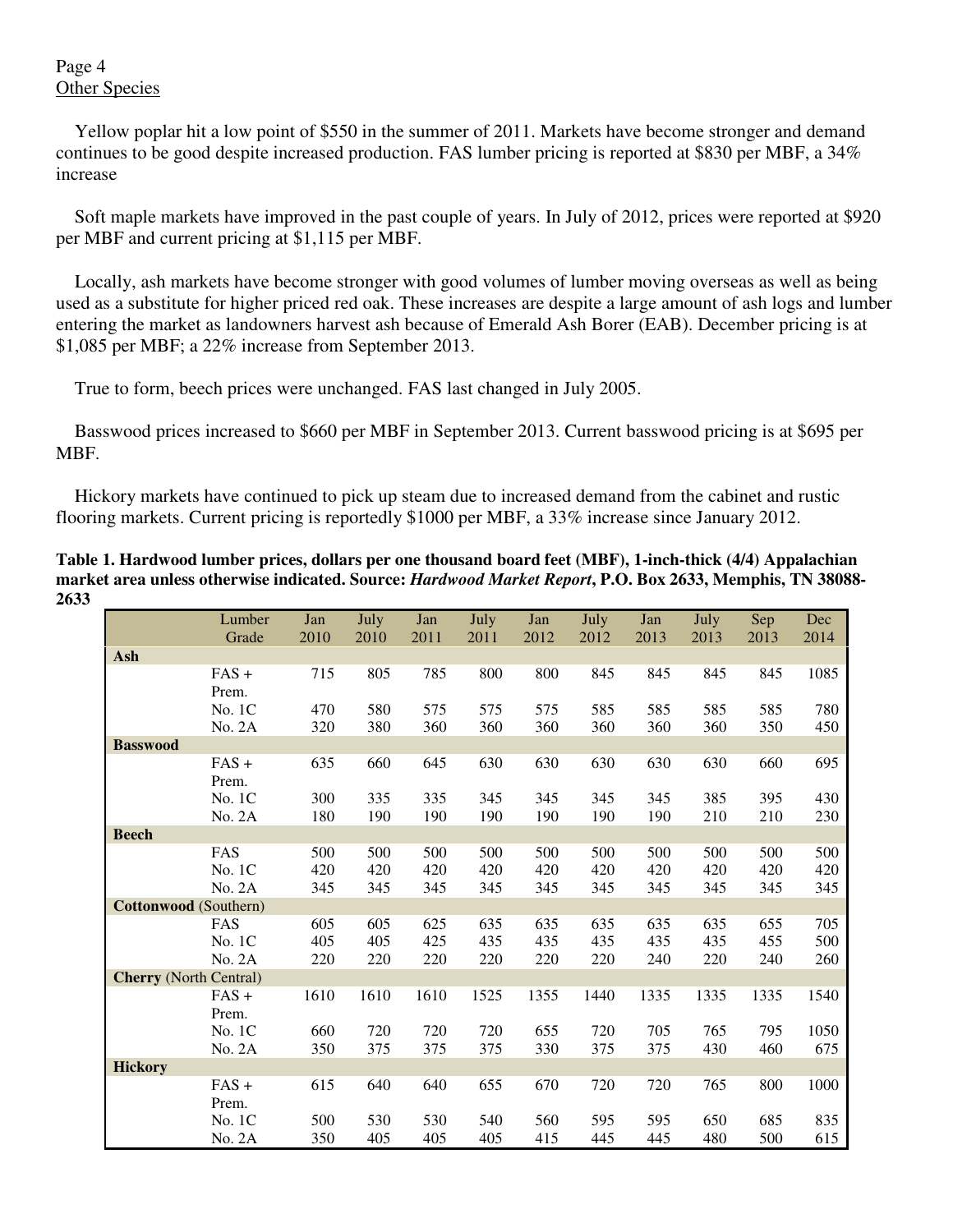#### Page 5 **Table 1. (continued)**

|                                  | Lumber  | Jan  | July | Jan  | July | Jan  | July | Jan  | July | Sep  | Dec  |
|----------------------------------|---------|------|------|------|------|------|------|------|------|------|------|
|                                  | Grade   | 2010 | 2010 | 2011 | 2011 | 2012 | 2012 | 2013 | 2013 | 2013 | 2014 |
| Hard Maple (unselected)          |         |      |      |      |      |      |      |      |      |      |      |
|                                  | $FAS +$ | 1080 | 1095 | 995  | 970  | 1050 | 1050 | 1075 | 1305 | 1305 | 1390 |
|                                  | Prem.   |      |      |      |      |      |      |      |      |      |      |
|                                  | No. 1C  | 655  | 710  | 710  | 705  | 735  | 750  | 790  | 1000 | 1000 | 905  |
|                                  | No. 2A  | 480  | 545  | 535  | 535  | 565  | 555  | 550  | 685  | 685  | 665  |
| <b>Soft Maple</b> (unselected)   |         |      |      |      |      |      |      |      |      |      |      |
|                                  | $FAS +$ | 880  | 895  | 835  | 805  | 845  | 920  | 940  | 1000 | 1000 | 1115 |
|                                  | Prem.   |      |      |      |      |      |      |      |      |      |      |
|                                  | No. 1C  | 535  | 610  | 595  | 580  | 595  | 610  | 650  | 710  | 710  | 785  |
|                                  | No. 2A  | 275  | 320  | 320  | 320  | 330  | 330  | 340  | 360  | 360  | 490  |
| <b>White Oak</b> (plain)         |         |      |      |      |      |      |      |      |      |      |      |
|                                  | $FAS +$ | 915  | 1165 | 1060 | 1035 | 995  | 1015 | 1015 | 1070 | 1070 | 1425 |
|                                  | Prem.   |      |      |      |      |      |      |      |      |      |      |
|                                  | No. 1C  | 540  | 655  | 625  | 575  | 555  | 555  | 575  | 695  | 705  | 960  |
|                                  | No. 2A  | 365  | 500  | 500  | 450  | 420  | 410  | 475  | 610  | 630  | 650  |
|                                  |         |      |      |      |      |      |      |      |      |      |      |
| <b>Red Oak</b> (plain)           |         |      |      |      |      |      |      |      |      |      |      |
|                                  | $FAS +$ | 825  | 1095 | 930  | 925  | 830  | 830  | 880  | 1045 | 1045 | 1145 |
|                                  | Prem.   |      |      |      |      |      |      |      |      |      |      |
|                                  | No. 1C  | 560  | 665  | 615  | 580  | 535  | 520  | 570  | 680  | 700  | 795  |
|                                  | No. 2A  | 470  | 540  | 540  | 460  | 430  | 420  | 495  | 640  | 660  | 690  |
| <b>Yellow Poplar</b>             | $FAS +$ |      |      |      |      |      |      | 760  |      |      |      |
|                                  | Prem.   | 620  | 640  | 550  | 550  | 590  | 700  |      | 775  | 775  | 830  |
|                                  | No. 1C  | 420  | 470  | 350  | 360  | 385  | 445  | 490  | 505  | 505  | 545  |
|                                  | No. 2A  | 310  | 320  | 270  | 280  | 300  | 310  | 330  | 340  | 340  | 385  |
| <b>Sycamore</b> (Southern plain) |         |      |      |      |      |      |      |      |      |      |      |
|                                  | FAS     | 455  | 455  | 455  | 455  | 455  | 455  | 455  | 455  | 455  | 455  |
|                                  |         |      |      |      |      |      |      |      |      |      |      |
|                                  | No. 1C  | 435  | 435  | 435  | 435  | 435  | 435  | 435  | 435  | 435  | 435  |
|                                  | No. 2A  | 375  | 375  | 375  | 375  | 375  | 375  | 375  | 375  | 375  | 375  |
| <b>Black Walnut</b>              |         |      |      |      |      |      |      |      |      |      |      |
|                                  | FAS     | 1800 | 1995 | 2105 | 2155 | 2070 | 1815 | 1795 | 1795 | 1905 | 3040 |
|                                  | No. 1C  | 765  | 1040 | 1125 | 1160 | 1075 | 905  | 875  | 875  | 935  | 1645 |
|                                  | No. 2A  | 360  | 620  | 740  | 770  | 705  | 505  | 475  | 475  | 530  | 1035 |

## **Delivered Sawlog Prices**

 The number of mills reporting delivered sawlog prices slightly increased this year (Table 2). Almost without exception sawlog prices for the premium species, such as black walnut and white oak have increased. Sawlog price changes varied for the other species.

#### Premium Species

 All four sawlog grades of the oak species increased again this year with many mills reportedly paying similar prices for red oak and black oak. The lumber from these two and all other species in the red oak family is sold as red oak.

 Demand for black walnut has made it difficult for producers to keep up supply, increasing the price for both lumber and sawlogs. However, this year the prices for the lower grade sawlogs increased at a higher rate than that of the prime and grade 1 sawlogs. If the price cycles from the previous 10 years are at all predictive, there is room for further price increases.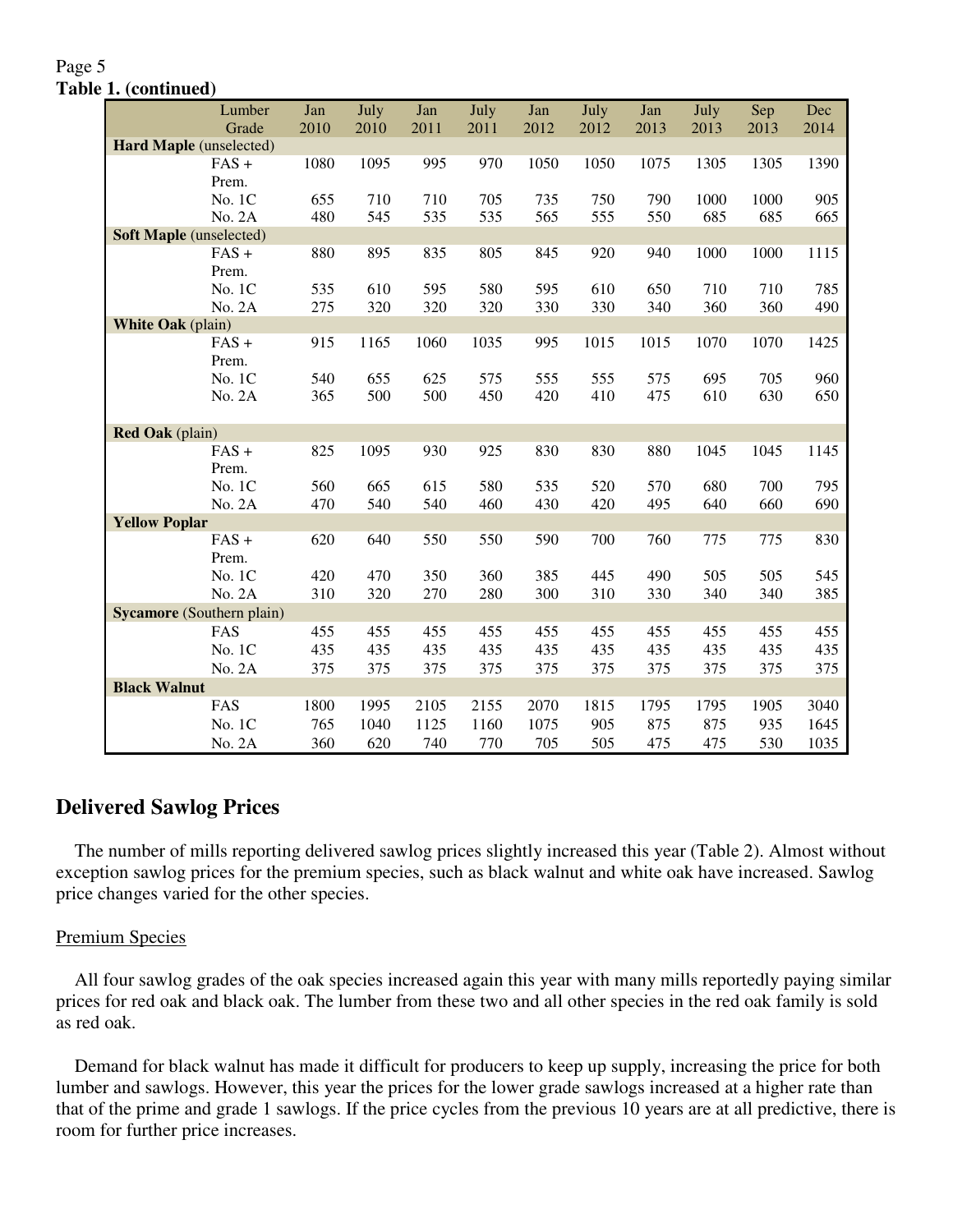Black cherry sawlog prices generally increased, with the exception of grade 1 sawlogs, coinciding with increased lumber prices. Prices still remain well below their peak in 2004.

 Hard and soft maple are not substitutes in finished goods markets, thus their prices can be expected to behave differently. Hard maple had increases in all grades, but the largest increases were in the lower grade sawlogs. However, soft maple prices increased more in the upper sawlog grades.

#### Other Hardwood Species

 The increases in ash lumber prices have affected the average price of ash sawlogs across the board, with increases from 10.1% to 18.3%. Despite ash logs continually hitting the market due to EAB, the overseas and domestic markets keep demand high.

 Basswood prices for sawlogs were mixed as grade 2 prices decreased while the other grades increased. Beech and cottonwood sawlog prices had moderate increases for all grades, whereas elm prime decreased by 1.9% and grade 1 increased by 8.5%.

 Tulip poplar increased across all grades, but at a much lower rate than in the previous year. This could be due to the increased supply of sawlogs from landowners selling it more due to several years of dry weather. It grows best in bottoms and on north facing slopes, but can be susceptible to drought.

#### Softwood Logs

 The price of pine sawlogs decreased by 6.3%, to \$218 per MBF. However, red cedar increased by 55.7% to \$475 per MBF. The same number of mills reporting in 2013 reported in 2014.

|                      |             | <b>No. Responses</b> |      |         | Mean $(s.e.)1$ | <b>Median</b> |      | Change $(\% )$ |               |
|----------------------|-------------|----------------------|------|---------|----------------|---------------|------|----------------|---------------|
| <b>Species/Grade</b> | 2014        | 2013                 | 2014 | 2013    | 2014           | 2013          | 2014 | <b>Mean</b>    | <b>Median</b> |
|                      | Range       |                      |      |         |                |               |      |                |               |
|                      | (\$/MBF)    |                      |      |         | (\$/MBF)       | (\$/MBF)      |      |                |               |
| <b>White Ash</b>     |             |                      |      |         |                |               |      |                |               |
| Prime                | $300 - 800$ | 15                   | 21   | 520     | 573            | 600           | 600  | 10.1           | $0.0\,$       |
|                      |             |                      |      | (27.52) | (22.75)        |               |      |                |               |
| No.1                 | $200 - 600$ | 20                   | 25   | 400     | 457            | 400           | 500  | 14.3           | 25.0          |
|                      |             |                      |      | (22.86) | (18.79)        |               |      |                |               |
| No. 2                | $150 - 400$ | 17                   | 23   | 306     | 338            | 300           | 350  | 10.5           | 16.7          |
|                      |             |                      |      | (17.09) | (13.78)        |               |      |                |               |
| No. 3                | $150 - 350$ | 16                   | 20   | 221     | 262            | 220           | 250  | 18.3           | 13.6          |
|                      |             |                      |      | (13.62) | (13.79)        |               |      |                |               |
| <b>Basswood</b>      |             |                      |      |         |                |               |      |                |               |
| Prime                | $250 - 500$ | 11                   | 14   | 305     | 329            | 300           | 300  | 7.7            | $0.0\,$       |
|                      |             |                      |      | (24.73) | (21.43)        |               |      |                |               |
| No. 1                | $200 - 500$ | 15                   | 16   | 300     | 288            | 300           | 275  | $-4.2$         | $-8.3$        |
|                      |             |                      |      | (23.40) | (18.54)        |               |      |                |               |
| No. 2                | $150 - 300$ | 11                   | 14   | 217     | 241            | 240           | 250  | 11.3           | 4.2           |
|                      |             |                      |      | (15.32) | (14.14)        |               |      |                |               |
| No. 3                | $100 - 300$ | 12                   | 14   | 213     | 231            | 230           | 250  | 8.3            | 8.7           |
|                      |             |                      |      | (13.55) | (14.77)        |               |      |                |               |

#### **Table 2. Prices paid for delivered sawlogs by Indiana sawmills, May 2013 and May 2014.**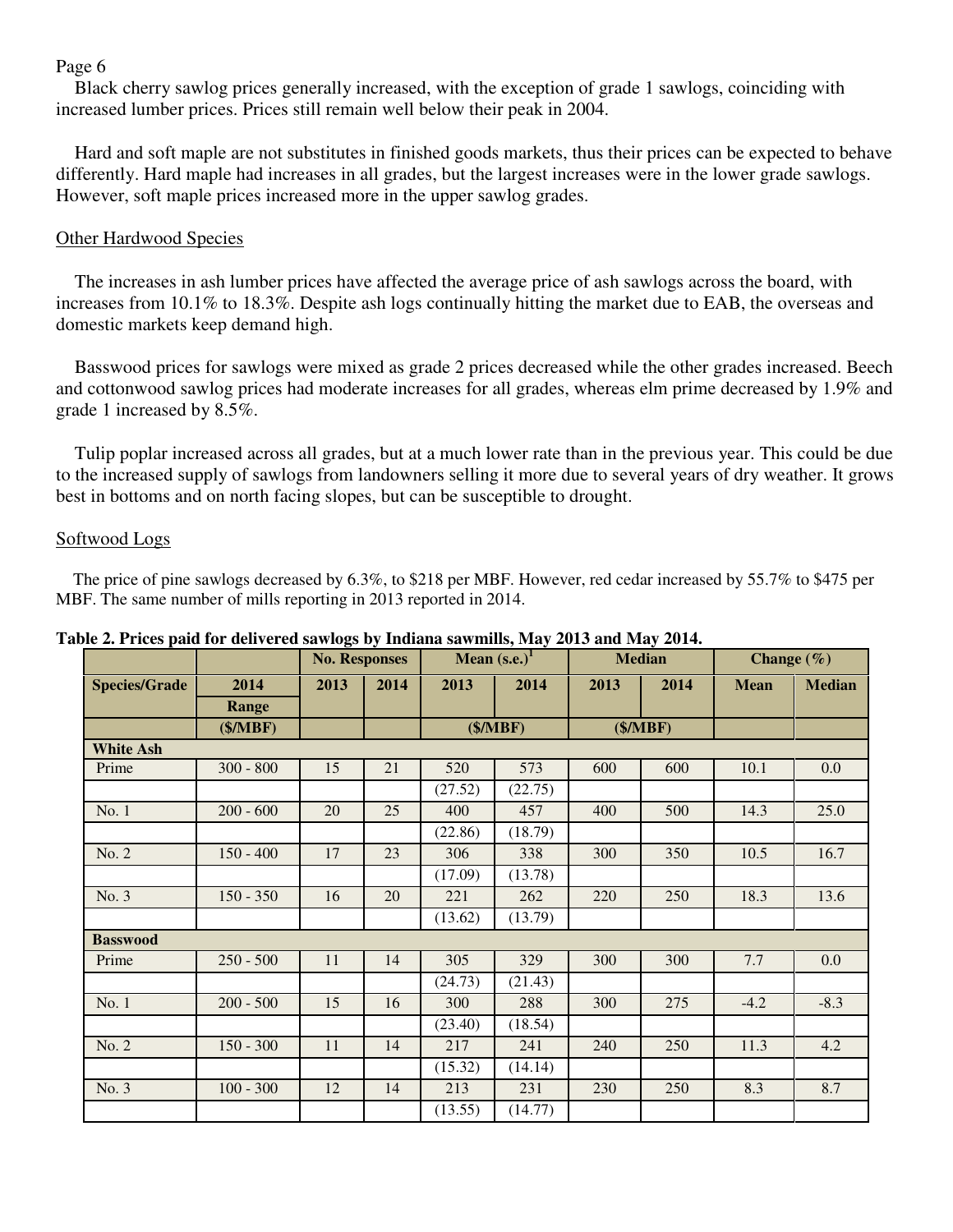|                      |              | <b>No. Responses</b> |                 |         | Mean $(s.e.)1$ |      | <b>Median</b> | Change $(\% )$ |               |
|----------------------|--------------|----------------------|-----------------|---------|----------------|------|---------------|----------------|---------------|
| <b>Species/Grade</b> | 2014         | 2013                 | 2014            | 2013    | 2014           | 2013 | 2014          | <b>Mean</b>    | <b>Median</b> |
|                      | Range        |                      |                 |         |                |      |               |                |               |
|                      | (\$/MBF)     |                      |                 |         | (\$/MBF)       |      | (\$/MBF)      |                |               |
| <b>Beech</b>         |              |                      |                 |         |                |      |               |                |               |
| Prime                | $180 - 500$  | $10\,$               | 14              | 280     | 283            | 250  | 262.5         | 0.9            | 5.0           |
|                      |              |                      |                 | (18.56) | (19.01)        |      |               |                |               |
| No. 1                | $180 - 500$  | 12                   | 16              | 257     | 282            | 250  | 250           | 9.6            | 0.0           |
|                      |              |                      |                 | (9.87)  | (21.12)        |      |               |                |               |
| No. 2                | $150 - 300$  | $12\,$               | 14              | 237     | 241            | 250  | 250           | 1.6            | 0.0           |
|                      |              |                      |                 | (10.91) | (12.02)        |      |               |                |               |
| No. 3                | $150 - 300$  | $\overline{11}$      | $\overline{15}$ | 234     | 238            | 240  | 250           | 1.7            | 4.2           |
|                      |              |                      |                 | (10.29) | (11.51)        |      |               |                |               |
| <b>Cottonwood</b>    |              |                      |                 |         |                |      |               |                |               |
| Prime                | $150 - 250$  | 10                   | 10              | 211     | 211            | 200  | 200           | 0.0            | 0.0           |
|                      |              |                      |                 | (9.60)  | (10.59)        |      |               |                |               |
| No. 1                | $150 - 300$  | 12                   | 12              | 214     | 223            | 210  | 215           | 4.0            | 2.4           |
|                      |              |                      |                 | (8.30)  | (12.32)        |      |               |                |               |
| No. 2                | $150 - 300$  | 11                   | 11              | 214     | 215            | 200  | 200           | 0.3            | 0.0           |
|                      |              |                      |                 | (9.07)  | (12.24)        |      |               |                |               |
| No. 3                | $150 - 300$  | $11\,$               | 11              | 212     | 215            | 200  | 200           | 1.2            | $0.0\,$       |
|                      |              |                      |                 | (9.13)  | (12.24)        |      |               |                |               |
| <b>Cherry</b>        |              |                      |                 |         |                |      |               |                |               |
| Prime                | $300 - 1800$ | 16                   | 20              | 788     | 798            | 800  | 800           | 1.2            | 0.0           |
|                      |              |                      |                 | (83.98) | (69.82)        |      |               |                |               |
| No. 1                | $200 - 1800$ | 21                   | 23              | 648     | 609            | 650  | 600           | $-6.1$         | $-7.7$        |
|                      |              |                      |                 | (66.86) | (62.84)        |      |               |                |               |
| No. 2                | $150 - 600$  | 18                   | 21              | 381     | 400            | 400  | 400           | 5.0            | 0.0           |
|                      |              |                      |                 | (24.15) | (20.12)        |      |               |                |               |
| No. 3                | $150 - 350$  | 16                   | $17\,$          | 258     | 268            | 250  | 300           | 3.7            | 20.0          |
|                      |              |                      |                 | (14.79) | (12.08)        |      |               |                |               |
| Elm                  |              |                      |                 |         |                |      |               |                |               |
| Prime                | $150 - 300$  | 9                    | 11              | 239     | 235            | 250  | 250           | $-1.9$         | 0.0           |
|                      |              |                      |                 | (18.22) | (14.23)        |      |               |                |               |
| No. 1                | $150 - 450$  | $10\,$               | 13              | 236     | 256            | 250  | 250           | 8.5            | $0.0\,$       |
|                      |              |                      |                 | (14.16) | (20.71)        |      |               |                |               |
| No. 2                | $150 - 300$  | $10\,$               | $12\,$          | 235     | 235            | 250  | 250           | 0.0            | $0.0\,$       |
|                      |              |                      |                 | (13.52) | (13.00)        |      |               |                |               |
| No.3                 | $150 - 300$  | 10                   | $12\,$          | 230     | 232            | 245  | 250           | 0.7            | 2.0           |
|                      |              |                      |                 | (13.82) | (13.30)        |      |               |                |               |
|                      |              |                      |                 |         |                |      |               |                |               |

#### Page 7 **Table 2. (continued)**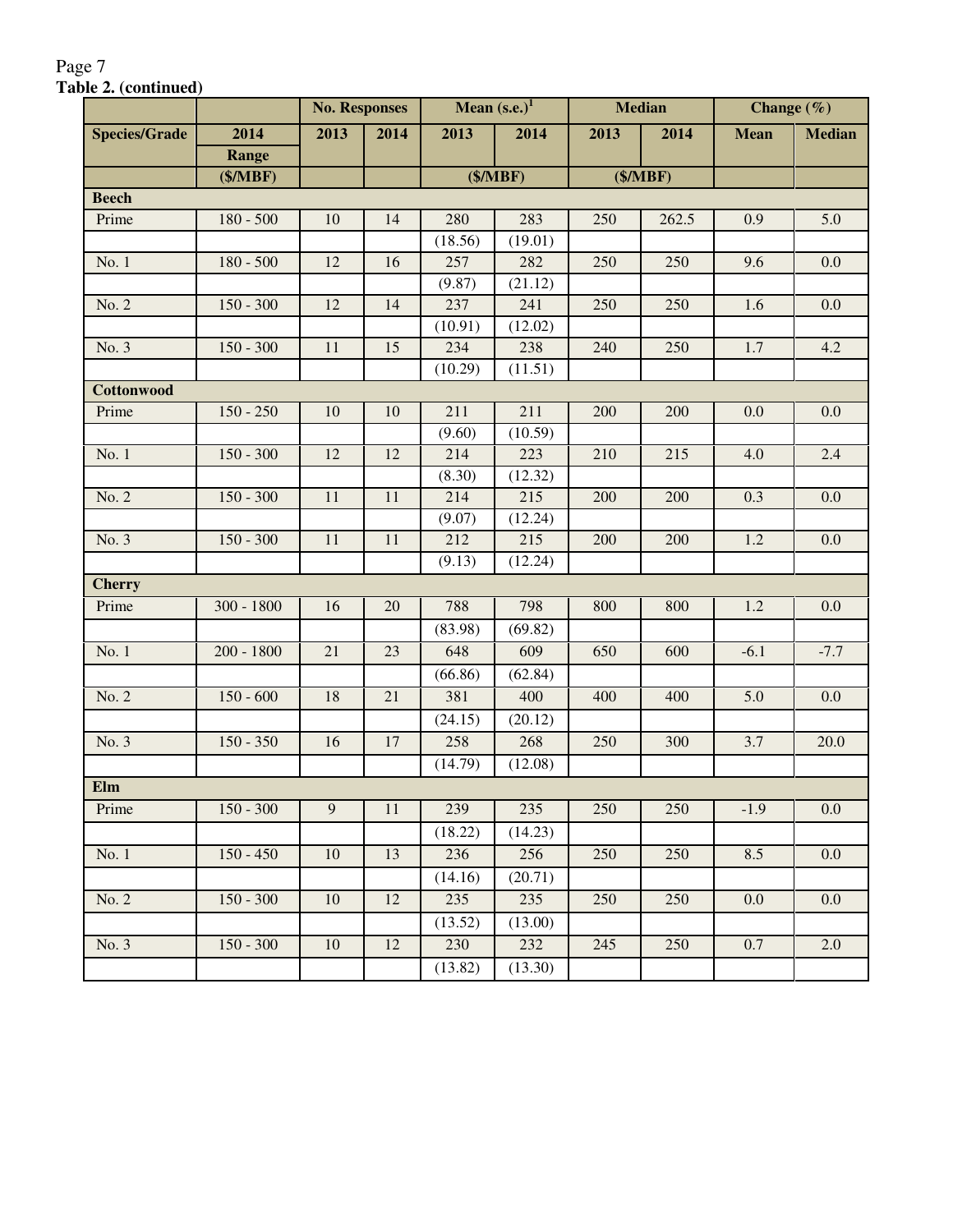|                      |              | <b>No. Responses</b> |                 |         | Mean $(s.e.)1$ |      | <b>Median</b> |             | Change $(\% )$   |
|----------------------|--------------|----------------------|-----------------|---------|----------------|------|---------------|-------------|------------------|
| <b>Species/Grade</b> | 2014         | 2013                 | 2014            | 2013    | 2014           | 2013 | 2014          | <b>Mean</b> | <b>Median</b>    |
|                      | Range        |                      |                 |         |                |      |               |             |                  |
|                      | (\$/MBF)     |                      |                 |         | (\$/MBF)       |      | (\$/MBF)      |             |                  |
| <b>Hickory</b>       |              |                      |                 |         |                |      |               |             |                  |
| Prime                | $300 - 850$  | 13                   | 16              | 485     | 503            | 450  | 475           | 3.7         | 5.6              |
|                      |              |                      |                 | (41.36) | (32.43)        |      |               |             |                  |
| No. 1                | $300 - 850$  | 18                   | 20              | 367     | 436            | 350  | 400           | 18.9        | 14.3             |
|                      |              |                      |                 | (25.24) | (27.47)        |      |               |             |                  |
| No. 2                | $250 - 400$  | 15                   | 18              | 285     | 328            | 300  | 325           | 15.0        | 8.3              |
|                      |              |                      |                 | (8.92)  | (12.28)        |      |               |             |                  |
| No. 3                | $150 - 300$  | 13                   | 16              | 228     | 263            | 250  | 250           | 15.1        | 0.0              |
|                      |              |                      |                 | (12.29) | (10.70)        |      |               |             |                  |
| <b>Hard Maple</b>    |              |                      |                 |         |                |      |               |             |                  |
| Prime                | $300 - 1400$ | 14                   | 18              | 832     | 881            | 850  | 900           | 5.8         | $\overline{5.9}$ |
|                      |              |                      |                 | (93.12) | (58.46)        |      |               |             |                  |
| No. 1                | $200 - 1400$ | 18                   | 22              | 642     | 698            | 630  | 750           | 8.7         | 19.0             |
|                      |              |                      |                 | (63.56) | (49.18)        |      |               |             |                  |
| No. 2                | $150 - 600$  | 17                   | 20              | 373     | 483            | 400  | 525           | 29.4        | 31.3             |
|                      |              |                      |                 | (25.07) | (29.53)        |      |               |             |                  |
| No. 3                | $150 - 400$  | 15                   | 18              | 249     | 311            | 250  | 300           | 24.9        | 20.0             |
|                      |              |                      |                 | (19.56) | (18.33)        |      |               |             |                  |
| <b>Soft Maple</b>    |              |                      |                 |         |                |      |               |             |                  |
| Prime                | $250 - 650$  | $11\,$               | 17              | 355     | 424            | 350  | 400           | 19.3        | 14.3             |
|                      |              |                      |                 | (24.73) | (36.41)        |      |               |             |                  |
| No. 1                | $200 - 600$  | 16                   | 21              | 309     | 379            | 300  | 350           | 22.5        | 16.7             |
|                      |              |                      |                 | (16.14) | (25.72)        |      |               |             |                  |
| No. 2                | $150 - 450$  | 15                   | 19              | 245     | 288            | 250  | 300           | 17.7        | 20.0             |
|                      |              |                      |                 | (13.45) | (15.94)        |      |               |             |                  |
| No. 3                | $150 - 300$  | 14                   | 16              | 223     | 249            | 245  | 250           | 11.5        | 2.0              |
|                      |              |                      |                 | (12.69) | (13.29)        |      |               |             |                  |
| <b>White Oak</b>     |              |                      |                 |         |                |      |               |             |                  |
| Prime                | 350 - 1700   | 13                   | 18              | 804     | 953            | 800  | 875           | 18.5        | 25.0             |
|                      |              |                      |                 | (67.34) | (77.49)        |      |               |             |                  |
| No. 1                | $250 - 1250$ | 16                   | 22              | 550     | 689            | 500  | 600           | 25.2        | 20.0             |
|                      |              |                      |                 | (37.08) | (46.63)        |      |               |             |                  |
| No. 2                | $150 - 900$  | 19                   | 21              | 405     | 502            | 400  | 500           | 24.0        | 25.0             |
|                      |              |                      |                 | (26.39) | (34.07)        |      |               |             |                  |
| No. 3                | $150 - 700$  | 16                   | $\overline{19}$ | 275     | 337            | 275  | 300           | 22.5        | 9.1              |
|                      |              |                      |                 | (21.19) | (27.79)        |      |               |             |                  |

#### Page 8 **Table 2. (continued)**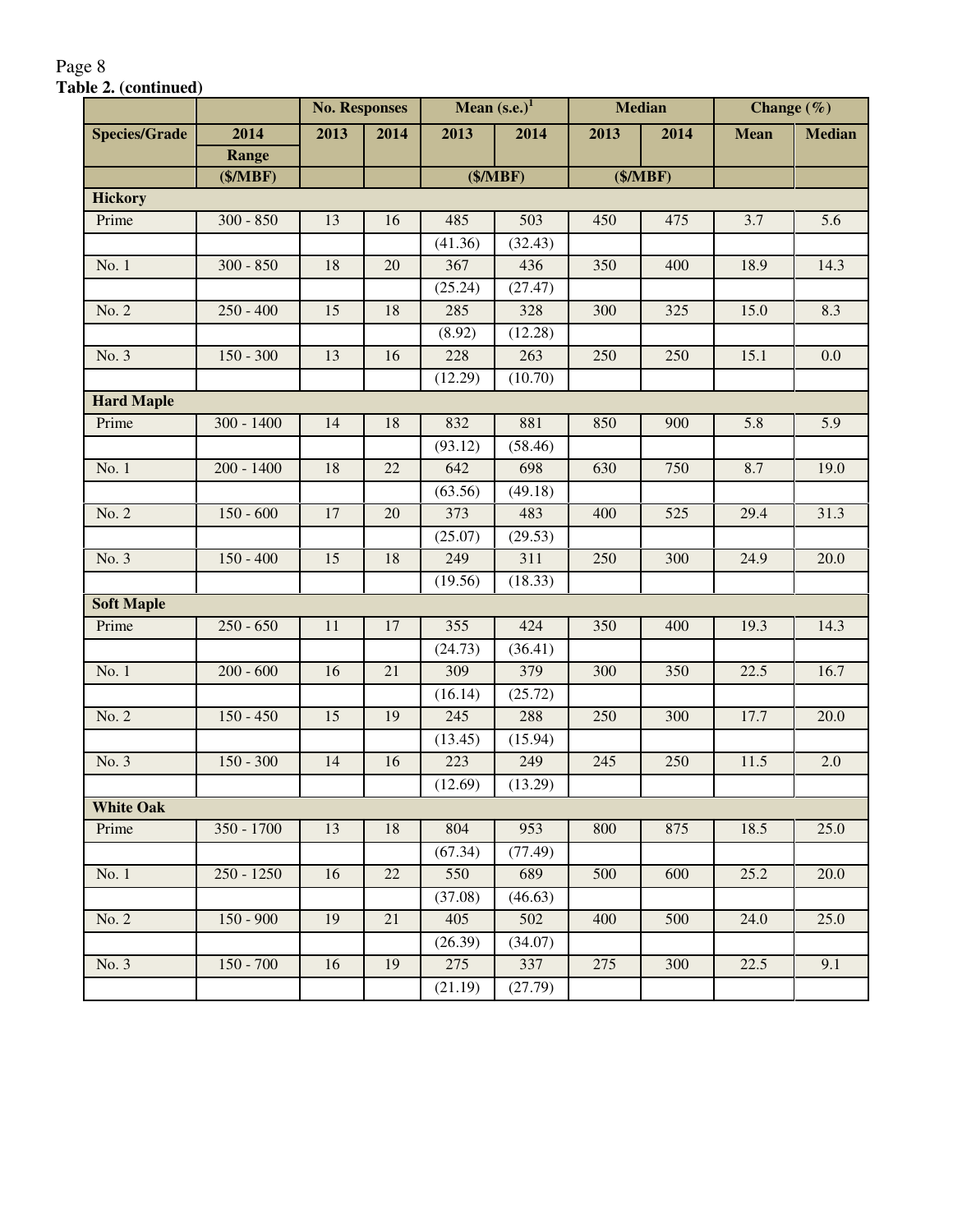|                      |              | <b>No. Responses</b> |      |         | Mean $(s.e.)1$ |      | <b>Median</b> |             | Change $(\% )$    |
|----------------------|--------------|----------------------|------|---------|----------------|------|---------------|-------------|-------------------|
| <b>Species/Grade</b> | 2014         | 2013                 | 2014 | 2013    | 2014           | 2013 | 2014          | <b>Mean</b> | <b>Median</b>     |
|                      | Range        |                      |      |         |                |      |               |             |                   |
|                      | (\$/MBF)     |                      |      |         | (\$/MBF)       |      | (\$/MBF)      |             |                   |
| <b>Red Oak</b>       |              |                      |      |         |                |      |               |             |                   |
| Prime                | $250 - 1000$ | 17                   | 20   | 633     | 783            | 650  | 800           | 23.6        | 23.1              |
|                      |              |                      |      | (38.75) | (34.08)        |      |               |             |                   |
| No. 1                | $200 - 1000$ | 20                   | 23   | 508     | 612            | 500  | 600           | 20.5        | 20.0              |
|                      |              |                      |      | (30.62) | (31.98)        |      |               |             |                   |
| No. 2                | $150 - 600$  | 19                   | 21   | 354     | 460            | 350  | 450           | 30.1        | 28.6              |
|                      |              |                      |      | (18.06) | (22.42)        |      |               |             |                   |
| No. 3                | $150 - 350$  | 17                   | 18   | 255     | 306            | 250  | 325           | 19.8        | 30.0              |
|                      |              |                      |      | (17.87) | (13.94)        |      |               |             |                   |
| <b>Black Oak</b>     |              |                      |      |         |                |      |               |             |                   |
| Prime                | $150 - 1000$ | 16                   | 20   | 609     | 728            | 600  | 750           | 19.5        | 25.0              |
|                      |              |                      |      | (43.83) | (37.95)        |      |               |             |                   |
| No. 1                | $150 - 1000$ | 20                   | 23   | 457     | 561            | 400  | 500           | 22.7        | 25.0              |
|                      |              |                      |      | (34.57) | (32.20)        |      |               |             |                   |
| No. 2                | $150 - 600$  | 17                   | 21   | 321     | 425            | 300  | 400           | 32.3        | 33.3              |
|                      |              |                      |      | (19.02) | (19.67)        |      |               |             |                   |
| No. 3                | $150 - 350$  | 15                   | 18   | 244     | 300            | 250  | 300           | 23.0        | $\overline{20.0}$ |
|                      |              |                      |      | (16.27) | (14.00)        |      |               |             |                   |
| <b>Tulip Poplar</b>  |              |                      |      |         |                |      |               |             |                   |
| Prime                | $150 - 600$  | 16                   | 19   | 459     | 493            | 450  | 500           | 7.5         | 11.1              |
|                      |              |                      |      | (26.72) | (22.61)        |      |               |             |                   |
| No. 1                | $150 - 600$  | 21                   | 23   | 375     | 403            | 400  | 400           | $7.5$       | 0.0               |
|                      |              |                      |      | (18.60) | (19.90)        |      |               |             |                   |
| No. 2                | $150 - 400$  | 19                   | 21   | 287     | 298            | 300  | 300           | 3.9         | 0.0               |
|                      |              |                      |      | (13.90) | (14.10)        |      |               |             |                   |
| No. 3                | $150 - 350$  | 16                   | 19   | 212     | 245            | 210  | 250           | 15.4        | 19.0              |
|                      |              |                      |      | (13.49) | (10.74)        |      |               |             |                   |
| <b>Sycamore</b>      |              |                      |      |         |                |      |               |             |                   |
| Prime                | $180 - 500$  | 12                   | 15   | 231     | 265            | 250  | 250           | 14.9        | 0.0               |
|                      |              |                      |      | (15.45) | (19.68)        |      |               |             |                   |
| No. 1                | $180 - 500$  | 13                   | 17   | 229     | 272            | 250  | 250           | 18.9        | $0.0\,$           |
|                      |              |                      |      | (12.73) | (20.91)        |      |               |             |                   |
| No. 2                | $150 - 300$  | 13                   | 15   | 225     | 235            | 240  | 250           | 4.6         | 4.2               |
|                      |              |                      |      | (12.33) | (10.73)        |      |               |             |                   |
| No.3                 | $150 - 300$  | $\overline{13}$      | 16   | 221     | 236            | 220  | 250           | 6.9         | 13.6              |
|                      |              |                      |      | (12.27) | (11.06)        |      |               |             |                   |

## Page 9 **Table 2. (continued)**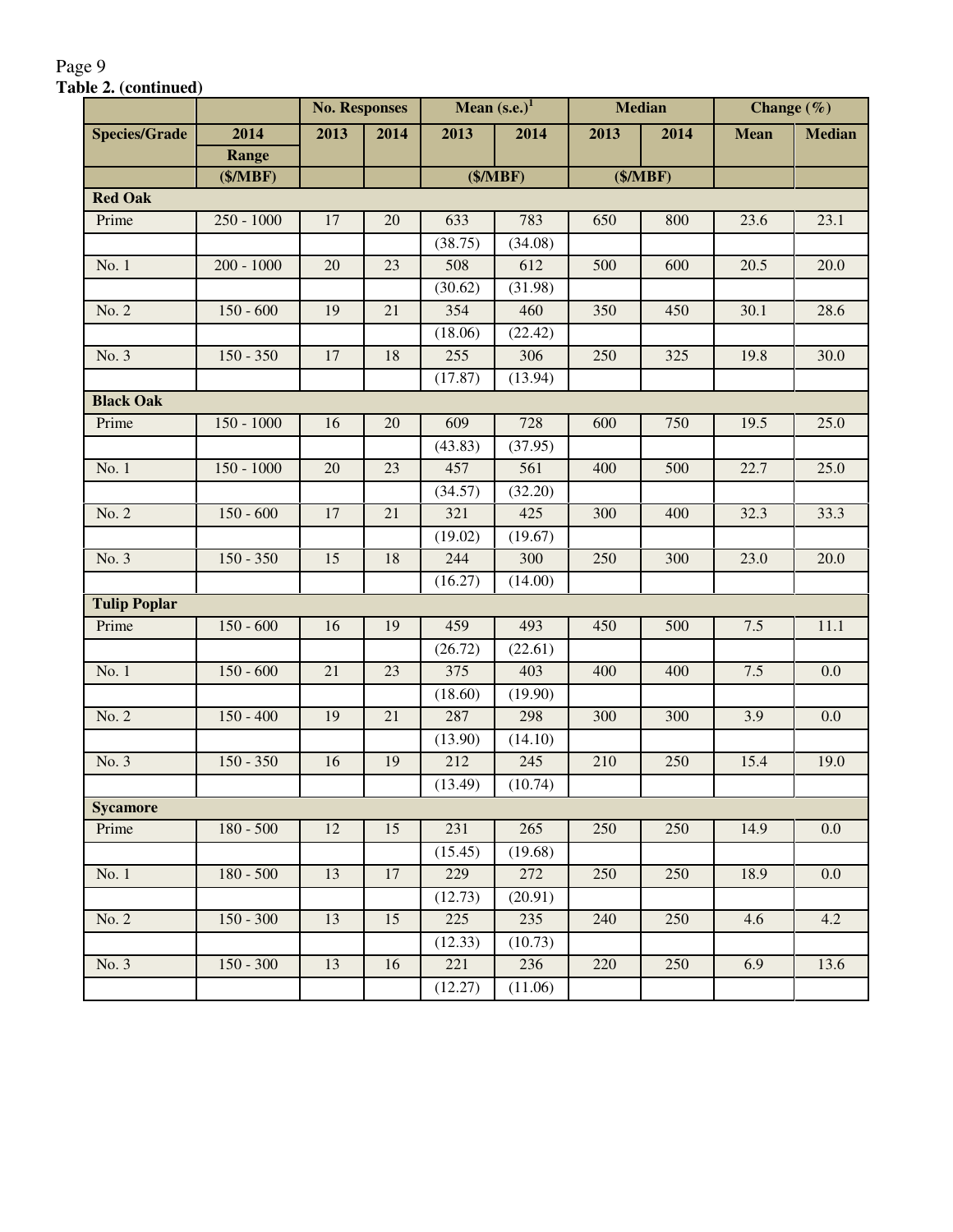|                      |               | <b>No. Responses</b> |      |          | Mean $(s.e.)1$ |      | <b>Median</b> | Change $(\% )$ |               |
|----------------------|---------------|----------------------|------|----------|----------------|------|---------------|----------------|---------------|
| <b>Species/Grade</b> | 2014          | 2013                 | 2014 | 2013     | 2014           | 2013 | 2014          | <b>Mean</b>    | <b>Median</b> |
|                      | <b>Range</b>  |                      |      |          |                |      |               |                |               |
|                      | (\$/MBF)      |                      |      |          | (\$/MBF)       |      | (\$/MBF)      |                |               |
| <b>Sweetgum</b>      |               |                      |      |          |                |      |               |                |               |
| Prime                | $150 - 500$   | 11                   | 14   | 225      | 250            | 250  | 250           | 11.3           | 0.0           |
|                      |               |                      |      | (13.91)  | (22.61)        |      |               |                |               |
| No. 1                | $150 - 500$   | 12                   | 16   | 226      | 266            | 245  | 250           | 17.7           | 2.0           |
|                      |               |                      |      | (12.76)  | (23.40)        |      |               |                |               |
| No. 2                | $150 - 300$   | 12                   | 14   | 218      | 226            | 230  | 245           | 3.9            | 6.5           |
|                      |               |                      |      | (10.95)  | (10.41)        |      |               |                |               |
| No. 3                | $150 - 300$   | 12                   | 15   | 218      | 225            | 230  | 200           | 3.4            | $-13.0$       |
|                      |               |                      |      | (10.95)  | (11.08)        |      |               |                |               |
| <b>Black Walnut</b>  |               |                      |      |          |                |      |               |                |               |
| Prime                | $1000 - 2750$ | 15                   | 17   | 1430     | 1709           | 1400 | 1750          | 19.5           | 25.0          |
|                      |               |                      |      | (114.21) | (116.73)       |      |               |                |               |
| No. 1                | $800 - 2750$  | 20                   | 21   | 1113     | 1321           | 1000 | 1300          | 18.7           | 30.0          |
|                      |               |                      |      | (100.71) | (97.07)        |      |               |                |               |
| No. 2                | $400 - 1500$  | 21                   | 19   | 719      | 937            | 700  | 950           | 30.3           | 35.7          |
|                      |               |                      |      | (54.72)  | (68.38)        |      |               |                |               |
| No. 3                | $150 - 1200$  | 16                   | 17   | 376      | 594            | 305  | 600           | 58.0           | 96.7          |
|                      |               |                      |      | (39.45)  | (82.01)        |      |               |                |               |
| <b>Softwood</b>      |               |                      |      |          |                |      |               |                |               |
| Pine                 | $150 - 250$   | 6                    | 6    | 233      | 218            | 250  | 230           | $-6.3$         | $-8.0$        |
|                      |               |                      |      | (21.08)  | (15.58)        |      |               |                |               |
| <b>Red Cedar</b>     |               |                      |      |          |                |      |               |                |               |
|                      | $150 - 1000$  | $\overline{5}$       | 5    | 305      | 475            | 350  | 400           | 55.7           | 14.3          |
|                      |               |                      |      | (55.00)  | (141.86)       |      |               |                |               |

#### Page 10 **Table 2. (continued)**

## **Veneer Log Prices**

 The number of mills reporting veneer log price decreased in 2014, Table 3. Prices were reported by both veneer mills and sawmills. Sawmills resell their veneer quality logs to veneer mills, exporters, and in some cases they saw the marginal veneer logs for specialty cuts like quarter sawn. The large variation in pricing would be reduced if only prices reported by veneer mills were used.

 Overall, veneer demand remains slow with most mills running at 60% - 70% capacity. Conversely, veneer quality logs continue to remain in demand with minor price increases depending on the species, such as hard maple or cherry, and the mills specializing in them. Additionally, bad weather conditions or a special project that requires large veneer volumes can increase pricing.

 Black walnut and white oak veneer demand has been in great demand with pricing continuing to strengthen, countering the trend of species specialization by some manufacturers. The demand domestically, and especially internationally, for black walnut continues to remain very strong, so much that it has driven some of the local veneer mills and sawmills to drop out of the market or reduce production. This demand for veneer, veneer logs, and grades 2 and 3 sawlogs continue to elevate pricing for logs on a weekly basis. The result of these increases will eventually force some buyers to purchase lower-cost species like cherry or maple. Additionally, slower economic conditions and housing starts in China and Europe, the two largest buyers in volume of black walnut should cause prices to begin to level off in 2015.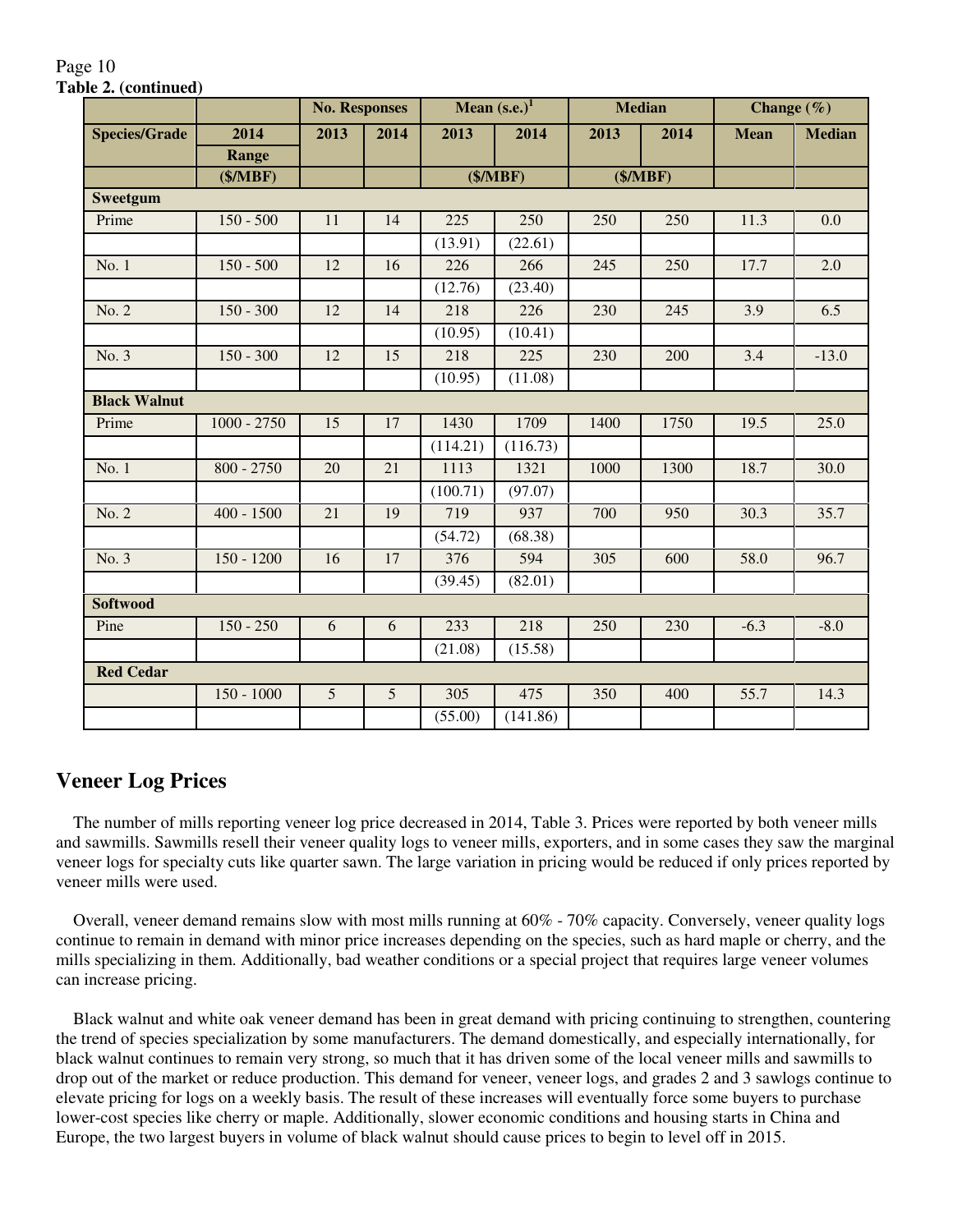These economic conditions will also affect white oak veneer, but to a much smaller degree. One of the biggest drivers for white oak currently is the stave market. Wine and whiskey manufactures are currently having difficulty building inventories thus requiring additional stave demand. When you add the demand for quarter-sawn and export lumber to the mix, the pressure for logs increases exponentially. Look for white oak logs to remain constant for 2015 and possibly longer.

| Species/Grade/<br>Log Dia. |                      |                | <b>No. Responses</b> | Mean $(s.e.)1$<br><b>Median</b><br>Change $(\% )$ |           |      |          |             |               |
|----------------------------|----------------------|----------------|----------------------|---------------------------------------------------|-----------|------|----------|-------------|---------------|
|                            | 2014<br><b>Range</b> | 2013           | 2014                 | 2013                                              | 2014      | 2013 | 2014     | <b>Mean</b> | <b>Median</b> |
|                            | (\$/MBF)             |                |                      |                                                   | (\$/MBF)  |      | (\$/MBF) |             |               |
| <b>Black Walnut</b>        |                      |                |                      |                                                   |           |      |          |             |               |
| Prime                      |                      |                |                      |                                                   |           |      |          |             |               |
| $12 - 13$                  | $1200 - 4500$        | $\overline{7}$ | 8                    | 1879                                              | 2775      | 2000 | 2750     | 47.7        | 37.5          |
|                            |                      |                |                      | (244.43)                                          | (322.79)  |      |          |             |               |
| $14 - 15$                  | $2750 - 5500$        | $8\,$          | $\,8\,$              | 3363                                              | 3719      | 3100 | 3500     | 10.6        | 12.9          |
|                            |                      |                |                      | (295.16)                                          | (338.84)  |      |          |             |               |
| $16 - 17$                  | $3500 - 6500$        | $8\,$          | $\overline{7}$       | 4456                                              | 4929      | 4575 | 5000     | 10.6        | 9.3           |
|                            |                      |                |                      | (414.19)                                          | (428.57)  |      |          |             |               |
| $18 - 20$                  | $4000 - 8500$        | $8\,$          | $\overline{7}$       | 5875                                              | 5857      | 6000 | 5000     | $-0.3$      | $-16.7$       |
|                            |                      |                |                      | (523.98)                                          | (604.69)  |      |          |             |               |
| $21 - 23$                  | $6000 - 12500$       | $\overline{7}$ | $5\overline{)}$      | 6571                                              | 8000      | 6000 | 7000     | 21.7        | 16.7          |
|                            |                      |                |                      | (751.42)                                          | (1214.50) |      |          |             |               |
| $24 - 28$                  | $5000 - 14500$       | 6              | 6                    | 7500                                              | 8917      | 7500 | 7500     | 18.9        | 0.0           |
|                            |                      |                |                      | (1056.72)                                         | (1462.97) |      |          |             |               |
| $>28$                      | $6000 - 16000$       | $\overline{4}$ | $5\overline{)}$      | 7500                                              | 9600      | 8500 | 9000     | 28.0        | 5.9           |
|                            |                      |                |                      | (1658.31)                                         | (1691.15) |      |          |             |               |
| <b>Select</b>              |                      |                |                      |                                                   |           |      |          |             |               |
| $12 - 13$                  | $1200 - 3000$        | 5              | $5\overline{)}$      | 1310                                              | 2060      | 1500 | 2100     | 57.3        | 40.0          |
|                            |                      |                |                      | (272.21)                                          | (326.50)  |      |          |             |               |
| $14 - 15$                  | $1500 - 4500$        | 6              | 6                    | 2108                                              | 2842      | 2000 | 2750     | 34.8        | 37.5          |
|                            |                      |                |                      | (481.04)                                          | (402.16)  |      |          |             |               |
| $16 - 17$                  | $2000 - 4500$        | 6              | 5                    | 3200                                              | 3110      | 3000 | 3000     | $-2.8$      | 0.0           |
|                            |                      |                |                      | (461.88)                                          | (399.50)  |      |          |             |               |
| $18 - 20$                  | $2750 - 5000$        | 6              | 5                    | 4000                                              | 3950      | 4000 | 4000     | $-1.3$      | 0.0           |
|                            |                      |                |                      | (577.35)                                          | (357.07)  |      |          |             |               |
| $21 - 23$                  | $3750 - 6000$        | 6              | $\overline{3}$       | 4833                                              | 4917      | 4500 | 5000     | 1.7         | 11.1          |
|                            |                      |                |                      | (792.32)                                          | (650.85)  |      |          |             |               |
| $24 - 28$                  | $5000 - 7000$        | 6              | $\overline{4}$       | 5833                                              | 5875      | 6000 | 5750     | 0.7         | $-4.2$        |
|                            |                      |                |                      | (1046.16)                                         | (426.96)  |      |          |             |               |
| $>28$                      | $6000 - 7000$        | $\overline{4}$ | $\overline{3}$       | 6250                                              | 6333      | 7000 | 6000     | 1.3         | $-14.3$       |
|                            |                      |                |                      | (1547.85)                                         | (333.33)  |      |          |             |               |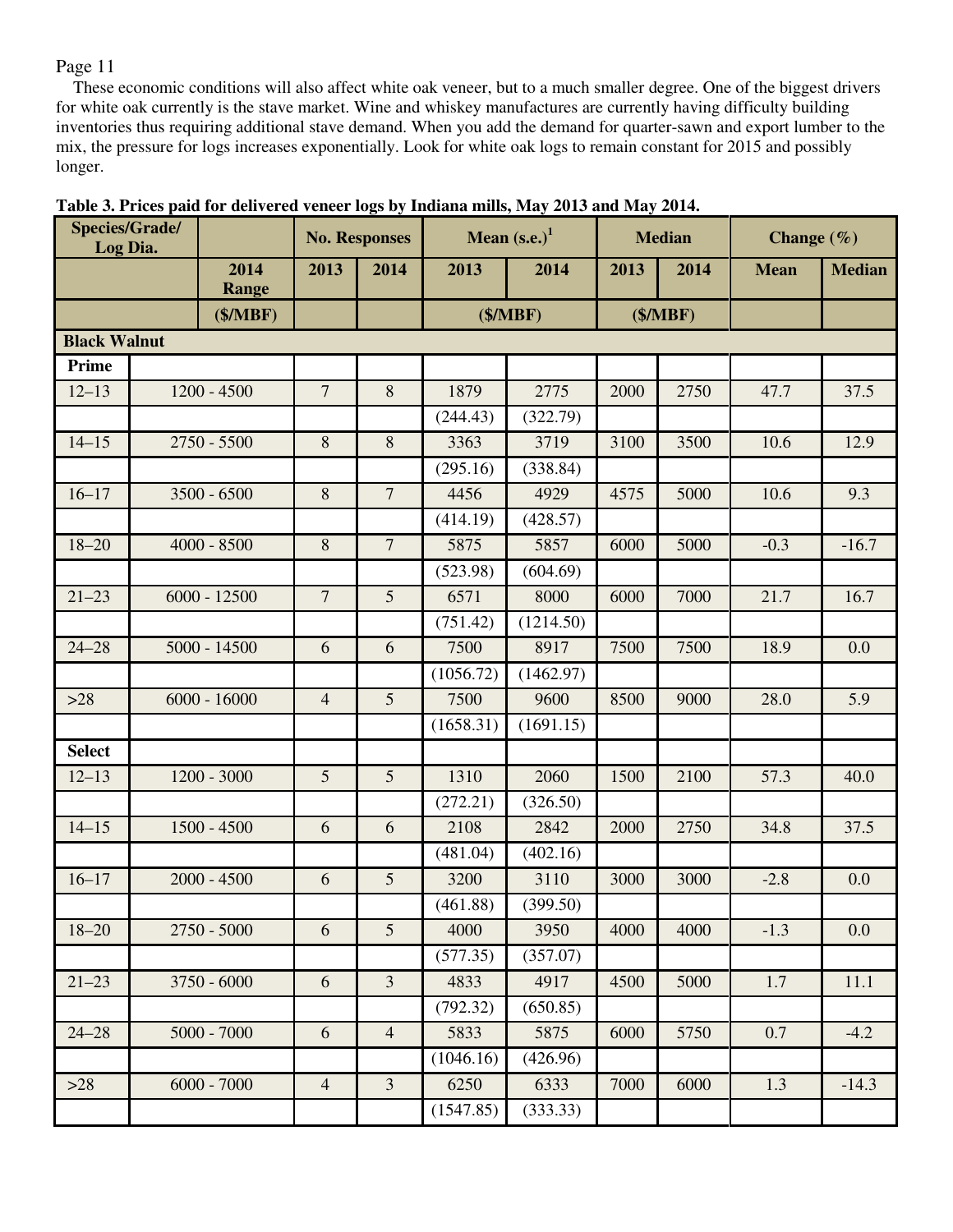| Table 3. (continued)              |               |                |                      |           |                |      |               |                |               |
|-----------------------------------|---------------|----------------|----------------------|-----------|----------------|------|---------------|----------------|---------------|
| <b>Species/Grade/</b><br>Log Dia. |               |                | <b>No. Responses</b> |           | Mean $(s.e.)1$ |      | <b>Median</b> | Change $(\% )$ |               |
|                                   | 2014          | 2013           | 2014                 | 2013      | 2014           | 2013 | 2014          | <b>Mean</b>    | <b>Median</b> |
|                                   | <b>Range</b>  |                |                      |           |                |      |               |                |               |
|                                   | (\$/MBF)      |                |                      |           | (\$/MBF)       |      | (\$/MBF)      |                |               |
| <b>White Oak</b>                  |               |                |                      |           |                |      |               |                |               |
| Prime                             |               |                |                      |           |                |      |               |                |               |
| $13 - 14$                         | $1200 - 2000$ | $\overline{4}$ | 5                    | 1363      | 1560           | 1375 | 1500          | 14.5           | 9.1           |
|                                   |               |                |                      | (80.04)   | (128.84)       |      |               |                |               |
| $15 - 17$                         | $1000 - 2300$ | $\overline{7}$ | 6                    | 1793      | 1917           | 2000 | 2100          | 6.9            | 5.0           |
|                                   |               |                |                      | (121.71)  | (197.34)       |      |               |                |               |
| $18 - 20$                         | $1500 - 2875$ | $\overline{7}$ | 5                    | 2271      | 2415           | 2400 | 2500          | 6.3            | 4.2           |
|                                   |               |                |                      | (96.89)   | (245.41)       |      |               |                |               |
| $21 - 23$                         | $2000 - 4000$ | 6              | 6                    | 2750      | 3242           | 2900 | 3500          | 17.9           | 20.7          |
|                                   |               |                |                      | (227.67)  | (305.62)       |      |               |                |               |
| $24 - 28$                         | $2500 - 5250$ | 6              | 6                    | 3583      | 3958           | 3750 | 4000          | 10.5           | 6.7           |
|                                   |               |                |                      | (416.67)  | (378.69)       |      |               |                |               |
| $>28$                             | $3000 - 7000$ | $\overline{4}$ | 5                    | 4500      | 4550           | 4000 | 4000          | 1.1            | 0.0           |
|                                   |               |                |                      | (1322.88) | (717.64)       |      |               |                |               |
| <b>Select</b>                     |               |                |                      |           |                |      |               |                |               |
| $13 - 14$                         | 1200-1500     | $\overline{2}$ | $\overline{2}$       | 1000      | 1350           | 1000 | 1350          | 35.0           | 35.0          |
|                                   |               |                |                      | (200.00)  | (150.00)       |      |               |                |               |
| $15 - 17$                         | $1000 - 1500$ | $\overline{4}$ | $\overline{2}$       | 1425      | 1250           | 1350 | 1250          | $-12.3$        | $-7.4$        |
|                                   |               |                |                      | (217.47)  | (250.00)       |      |               |                |               |
| $18 - 20$                         | 1500 - 1700   | $\overline{4}$ | $\overline{2}$       | 1775      | 1600           | 2000 | 1600          | $-9.9$         | $-20.0$       |
|                                   |               |                |                      | (225.00)  | (100.00)       |      |               |                |               |
| $21 - 23$                         | $1700 - 3000$ | 3              | 3                    | 2333      | 2233           | 2500 | 2000          | $-4.3$         | $-20.0$       |
|                                   |               |                |                      | (166.67)  | (392.99)       |      |               |                |               |
| $24 - 28$                         | $1700 - 3000$ | $\overline{4}$ | $\overline{3}$       | 2525      | 2400           | 2750 | 2500          | $-5.0$         | $-9.1$        |
|                                   |               |                |                      | (592.14)  | (378.59)       |      |               |                |               |
| $>28$                             | $1700 - 3000$ | $\overline{4}$ | $\overline{3}$       | 3275      | 2567           | 3000 | 3000          | $-21.6$        | 0.0           |
|                                   |               |                |                      | (1091.92) | (433.33)       |      |               |                |               |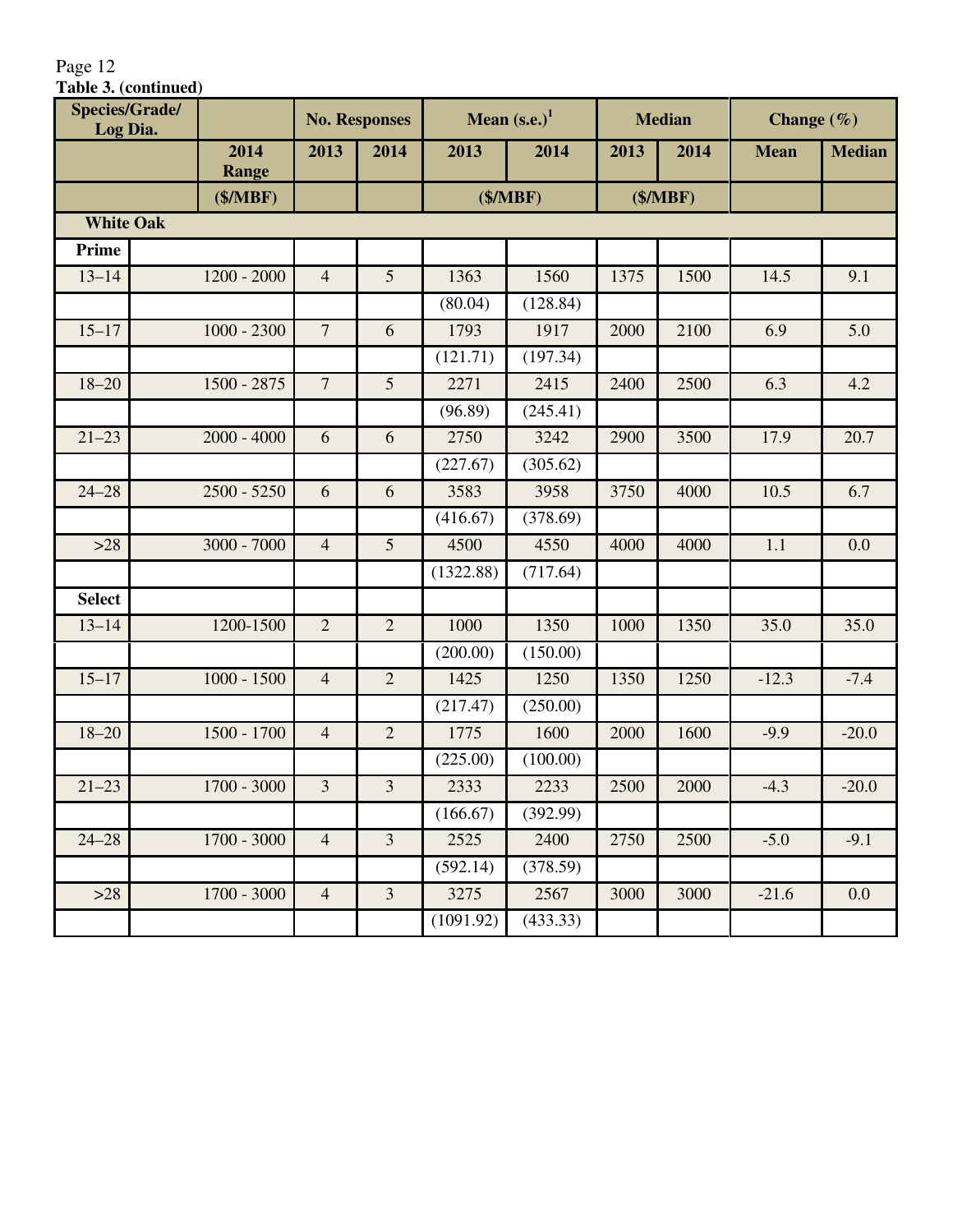| <b>Species/Grade/</b> |               |                         | <b>No. Responses</b> |           | Mean $(s.e.)1$ |      | <b>Median</b> | Change $(\% )$ |               |
|-----------------------|---------------|-------------------------|----------------------|-----------|----------------|------|---------------|----------------|---------------|
| Log Dia.              | 2014          | 2013                    | 2014                 | 2013      | 2014           | 2013 | 2014          | <b>Mean</b>    | <b>Median</b> |
|                       | <b>Range</b>  |                         |                      |           |                |      |               |                |               |
|                       | (\$/MBF)      |                         |                      |           | (\$/MBF)       |      | (\$/MBF)      |                |               |
| <b>Black Cherry</b>   |               |                         |                      |           |                |      |               |                |               |
|                       |               |                         |                      |           |                |      |               |                |               |
| Prime<br>$12 - 13$    | 1200          | $\overline{2}$          | $\mathbf{1}$         | 475       | 1200           | 475  | 1200          | 152.6          | 152.6         |
|                       |               |                         |                      | (25.00)   |                |      |               |                |               |
| $14 - 15$             | 2000          | $\overline{2}$          | $\mathbf{1}$         | 1575      | 2000           | 1575 | 2000          | 27.0           | 27.0          |
|                       |               |                         |                      | (425.00)  |                |      |               |                |               |
| $16 - 17$             | $1000 - 2500$ | $\overline{3}$          | $\overline{2}$       | 1550      | 1750           | 1650 | 1750          | 12.9           | 6.1           |
|                       |               |                         |                      | (292.97)  | (750.00)       |      |               |                |               |
| $18 - 20$             | $1500 - 3000$ | $\overline{4}$          | $\overline{2}$       | 2338      | 2250           | 2000 | 2250          | $-3.8$         | 12.5          |
|                       |               |                         |                      | (389.11)  | (750.00)       |      |               |                |               |
| $21 - 23$             | 4000          | $\overline{4}$          | $\mathbf{1}$         | 2863      | 4000           | 2475 | 4000          | 39.7           | 61.6          |
|                       |               |                         |                      | (557.29)  |                |      |               |                |               |
| $24 - 28$             | $2000 - 5000$ | $\overline{3}$          | $\overline{2}$       | 3533      | 3500           | 2600 | 3500          | $-0.9$         | 34.6          |
|                       |               |                         |                      | (1245.44) | (1500.00)      |      |               |                |               |
| $>28$                 | N/A           | $\overline{3}$          | $\mathbf{0}$         | 4867      | N/A            | 2600 | N/A           | N/A            | N/A           |
|                       |               |                         |                      | (2572.50) |                |      |               |                |               |
|                       |               |                         |                      |           |                |      |               |                |               |
| <b>Select</b>         |               |                         |                      |           |                |      |               |                |               |
| $12 - 13$             | N/A           | $\mathbf{1}$            | $\boldsymbol{0}$     | 500       | N/A            | 500  | N/A           | N/A            | N/A           |
|                       |               |                         |                      |           |                |      |               |                |               |
| $14 - 15$             | N/A           | $\mathbf{1}$            | $\mathbf{0}$         | 2000      | N/A            | 2000 | N/A           | N/A            | N/A           |
|                       |               |                         |                      |           |                |      |               |                |               |
| $16 - 17$             | N/A           | $\overline{2}$          | $\boldsymbol{0}$     | 1400      | N/A            | 1400 | N/A           | N/A            | N/A           |
|                       |               |                         |                      | (600.00)  |                |      |               |                |               |
| $18 - 20$             | N/A           | $\overline{3}$          | $\mathbf{0}$         | 2067      | N/A            | 2000 | N/A           | N/A            | N/A           |
|                       |               |                         |                      | (520.68)  |                |      |               |                |               |
| $21 - 23$             | N/A           | $\overline{\mathbf{3}}$ | $\mathbf{0}$         | 2333      | N/A            | 2000 | N/A           | N/A            | N/A           |
|                       |               |                         |                      | (600.93)  |                |      |               |                |               |
| $24 - 28$             | N/A           | $\overline{2}$          | $\mathbf{0}$         | 3500      | N/A            | 3500 | N/A           | N/A            | N/A           |
|                       |               |                         |                      | (1500.00) |                |      |               |                |               |
| $>28$                 | N/A           | $\overline{2}$          | $\boldsymbol{0}$     | 5000      | $\rm N/A$      | 5000 | N/A           | $\rm N/A$      | N/A           |
|                       |               |                         |                      | (3000.00) |                |      |               |                |               |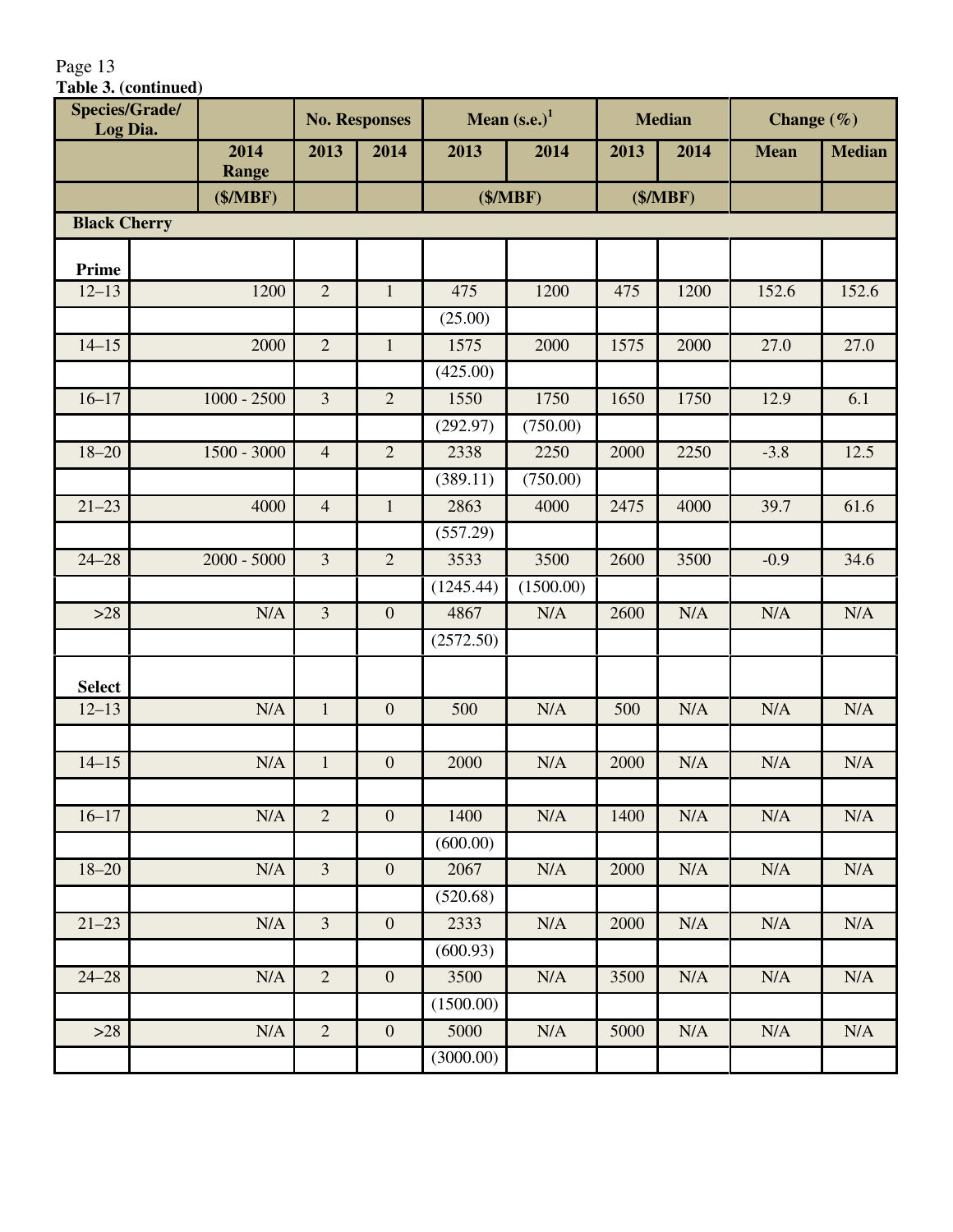| Species/Grade/<br>Log Dia. |               |                | <b>No. Responses</b> |          | Mean $(s.e.)1$ |      | <b>Median</b> | Change $(\% )$ |     |
|----------------------------|---------------|----------------|----------------------|----------|----------------|------|---------------|----------------|-----|
|                            | 2014<br>Range | 2013           | 2014                 | 2013     | 2014           | 2013 | 2014          | <b>Mean</b>    | Med |
|                            | (\$/MBF)      |                |                      |          | (\$/MBF)       |      | (\$/MBF)      |                |     |
| <b>Red Oak</b>             |               |                |                      |          |                |      |               |                |     |
| <b>Prime</b>               |               |                |                      |          |                |      |               |                |     |
| $16 - 17$                  | $1100 - 2500$ | 5              | 6                    | 1330     | 1650           | 1200 | 1500          | 24.1           | 25  |
|                            |               |                |                      | (157.80) | (221.74)       |      |               |                |     |
| $18 - 20$                  | $1200 - 2500$ | 5              | 6                    | 1690     | 1833           | 1600 | 1650          | 8.5            | 3.  |
|                            |               |                |                      | (308.38) | (224.60)       |      |               |                |     |
| $21 - 23$                  | $1500 - 2500$ | 5              | $\overline{5}$       | 1910     | 1970           | 1700 | 1750          | 3.1            | 2.  |
|                            |               |                |                      | (417.85) | (220.00)       |      |               |                |     |
| $24 - 28$                  | 1500 - 3000   | $\overline{4}$ | $\overline{4}$       | 2213     | 2250           | 1650 | 2250          | 1.7            | 36  |

| Prime         |               |                |                |           |          |      |      |         |         |
|---------------|---------------|----------------|----------------|-----------|----------|------|------|---------|---------|
| $16 - 17$     | $1100 - 2500$ | $\overline{5}$ | 6              | 1330      | 1650     | 1200 | 1500 | 24.1    | 25.0    |
|               |               |                |                | (157.80)  | (221.74) |      |      |         |         |
| $18 - 20$     | $1200 - 2500$ | 5              | 6              | 1690      | 1833     | 1600 | 1650 | 8.5     | 3.1     |
|               |               |                |                | (308.38)  | (224.60) |      |      |         |         |
| $21 - 23$     | $1500 - 2500$ | 5              | 5              | 1910      | 1970     | 1700 | 1750 | 3.1     | 2.9     |
|               |               |                |                | (417.85)  | (220.00) |      |      |         |         |
| $24 - 28$     | $1500 - 3000$ | $\overline{4}$ | $\overline{4}$ | 2213      | 2250     | 1650 | 2250 | 1.7     | 36.4    |
|               |               |                |                | (777.92)  | (322.75) |      |      |         |         |
| $>28$         | $1500 - 4000$ | $\overline{3}$ | $\overline{4}$ | 2950      | 2500     | 1800 | 2250 | $-15.3$ | 25.0    |
|               |               |                |                | (1540.29) | (540.06) |      |      |         |         |
| <b>Select</b> |               |                |                |           |          |      |      |         |         |
| $16 - 17$     | $1050 - 1800$ | $\overline{2}$ | $\overline{2}$ | 1350      | 1425     | 1350 | 1425 | 5.6     | 5.6     |
|               |               |                |                | (150.00)  | (375.00) |      |      |         |         |
| $18 - 20$     | 1500 - 1800   | 2              | $\overline{2}$ | 1750      | 1650     | 1750 | 1650 | $-5.7$  | $-5.7$  |
|               |               |                |                | (450.00)  | (150.00) |      |      |         |         |
| $21 - 23$     | 1500 - 1800   | $\overline{2}$ | $\overline{2}$ | 2150      | 1650     | 2150 | 1650 | $-23.3$ | $-23.3$ |
|               |               |                |                | (850.00)  | (150.00) |      |      |         |         |
| $24 - 28$     | 1500 - 1800   | 2              | $\overline{2}$ | 2400      | 1650     | 2400 | 1650 | $-31.3$ | $-31.3$ |
|               |               |                |                | (1100.00) | (150.00) |      |      |         |         |
| $>28$         | 1500 - 1800   | $\overline{2}$ | $\overline{2}$ | 3150      | 1650     | 3150 | 1650 | $-47.6$ | $-47.6$ |
|               |               |                |                | (1850.00) | (150.00) |      |      |         |         |

**2013 2014 2013 2014 2013 2014 Mean Median**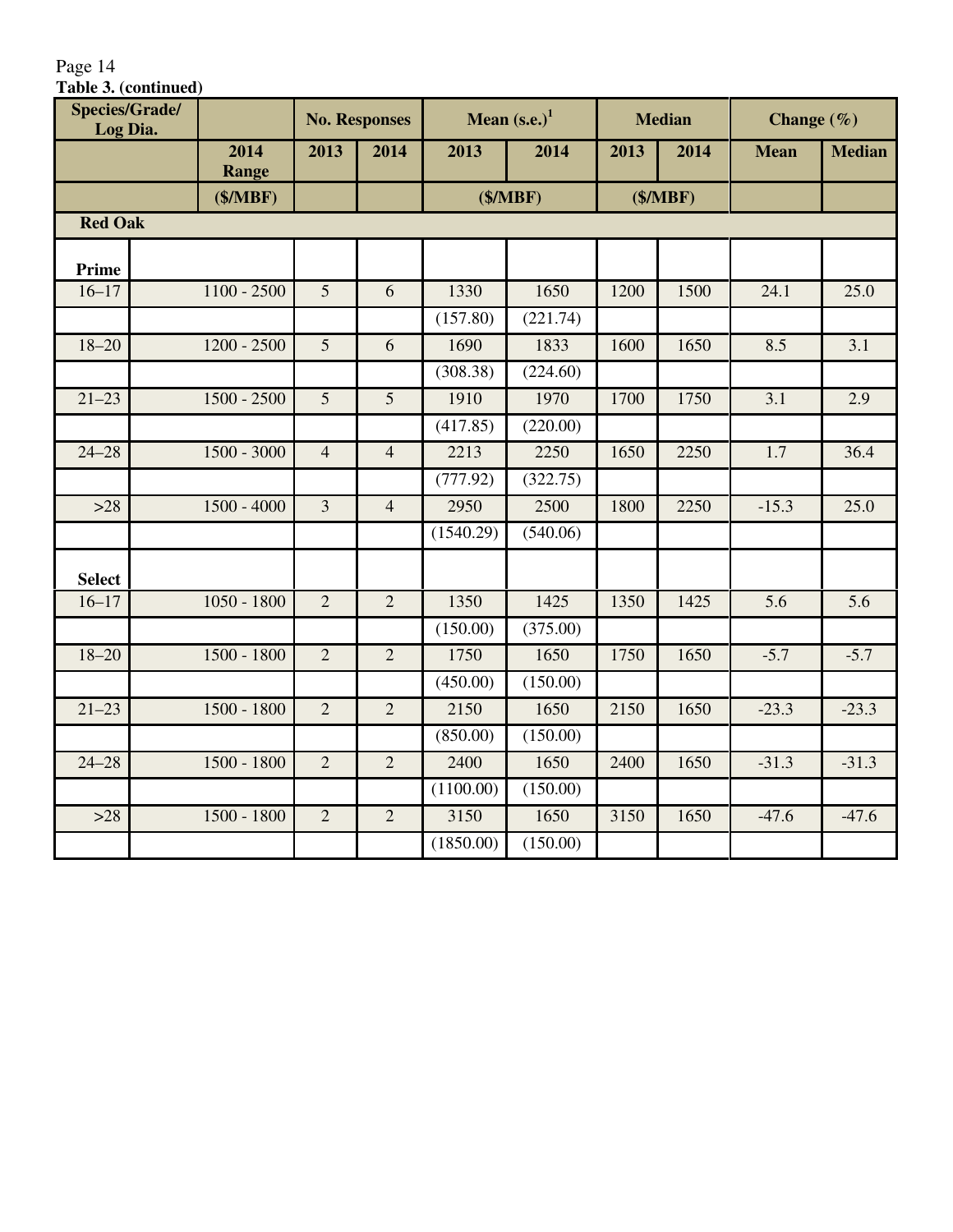| <b>Species/Grade/</b><br>Log Dia. |  |                      | <b>No. Responses</b> |                | Mean $(s.e.)1$ |          | <b>Median</b> |          | Change $(\% )$ |               |
|-----------------------------------|--|----------------------|----------------------|----------------|----------------|----------|---------------|----------|----------------|---------------|
|                                   |  | 2014<br><b>Range</b> | 2013                 | 2014           | 2013           | 2014     | 2013          | 2014     | <b>Mean</b>    | <b>Median</b> |
|                                   |  | (\$/MBF)             |                      |                |                | (\$/MBF) |               | (\$/MBF) |                |               |
| <b>Hard Maple</b>                 |  |                      |                      |                |                |          |               |          |                |               |
| <b>Prime</b>                      |  |                      |                      |                |                |          |               |          |                |               |
| $16 - 20$                         |  | $1500 - 3000$        | 6                    | 6              | 2292           | 2500     | 2250          | 2500     | 9.1            | 11.1          |
|                                   |  |                      |                      |                | (261.54)       | (223.61) |               |          |                |               |
| $>20$                             |  | $2000 - 3500$        | 6                    | $\overline{4}$ | 2967           | 3125     | 2650          | 3500     | 5.3            | 32.1          |
|                                   |  |                      |                      |                | (466.67)       | (375.00) |               |          |                |               |
| <b>Select</b>                     |  |                      |                      |                |                |          |               |          |                |               |
| $16 - 20$                         |  | $1500 - 1800$        | $\overline{3}$       | $\overline{2}$ | 1733           | 1650     | 2000          | 1650     | $-4.8$         | $-17.5$       |
|                                   |  |                      |                      |                | (266.67)       | (150.00) |               |          |                |               |
| $>20$                             |  | 2000                 | 3                    | $\overline{2}$ | 2133           | 2000     | 2200          | 2000     | $-6.2$         | $-9.1$        |
|                                   |  |                      |                      |                | (66.67)        | (0.00)   |               |          |                |               |
| <b>Yellow Poplar</b>              |  |                      |                      |                |                |          |               |          |                |               |
| <b>Prime</b>                      |  |                      |                      |                |                |          |               |          |                |               |
| $16 - 20$                         |  | 1800                 | $\overline{2}$       | $\mathbf{1}$   | 650            | 1800     | 650           | 1800     | 176.9          | 176.9         |
|                                   |  |                      |                      |                | (150.00)       |          |               |          |                |               |
| $>20$                             |  | 2200                 | $\overline{2}$       | $\mathbf{1}$   | 750            | 2200     | 750           | 2200     | 193.3          | 193.3         |
|                                   |  |                      |                      |                | (250.00)       |          |               |          |                |               |
| <b>Select</b>                     |  |                      |                      |                |                |          |               |          |                |               |
| $16 - 20$                         |  | N/A                  | $\mathbf{1}$         | $\overline{0}$ | 600            | N/A      | 600           | N/A      | N/A            | N/A           |
|                                   |  |                      |                      |                |                |          |               |          |                |               |
| $>20$                             |  | N/A                  | $\mathbf{1}$         | $\overline{0}$ | 800            | N/A      | 800           | N/A      | N/A            | N/A           |

## **Miscellaneous Products**

Page 15

**Table 3. (continued)**

 The change in prices paid for or received for various raw-wood products between 2013 and 2014 varied (Table 4). These are lower quality and sometimes smaller logs purchased in batches of random species to be sawn into cants or chipped. The cants are re-sawn into boards used for pallets, blocking, railroad ties or other industrial applications that have a strong market. Some mills restrict purchases to specific species or exclude specific species, depending on the markets they sell to. The price for pallet and cant logs increased, pulpwood and bark prices decreased, and sawdust prices were variable.

 Until about the 1970's sawdust, chips and bark would have been burned or landfilled by many mills. They now have many more uses. Sawdust can be used to make fuel pellets. Wood chips are produced primarily from slabs sawn off of debarked logs. The decline in the pulp and paper industry is a threat to this market. Bark is used for landscape mulch. In some facilities all or some portion of these byproducts are used to fire efficient low-emission boilers to heat dry kilns year round and heat facilities in the winter. Attempts have been made to cogenerate electricity at mills, or in standalone generating plants. Success has been limited by the low cost of electricity purchased off of the grid, and below cost price received if sold into the grid.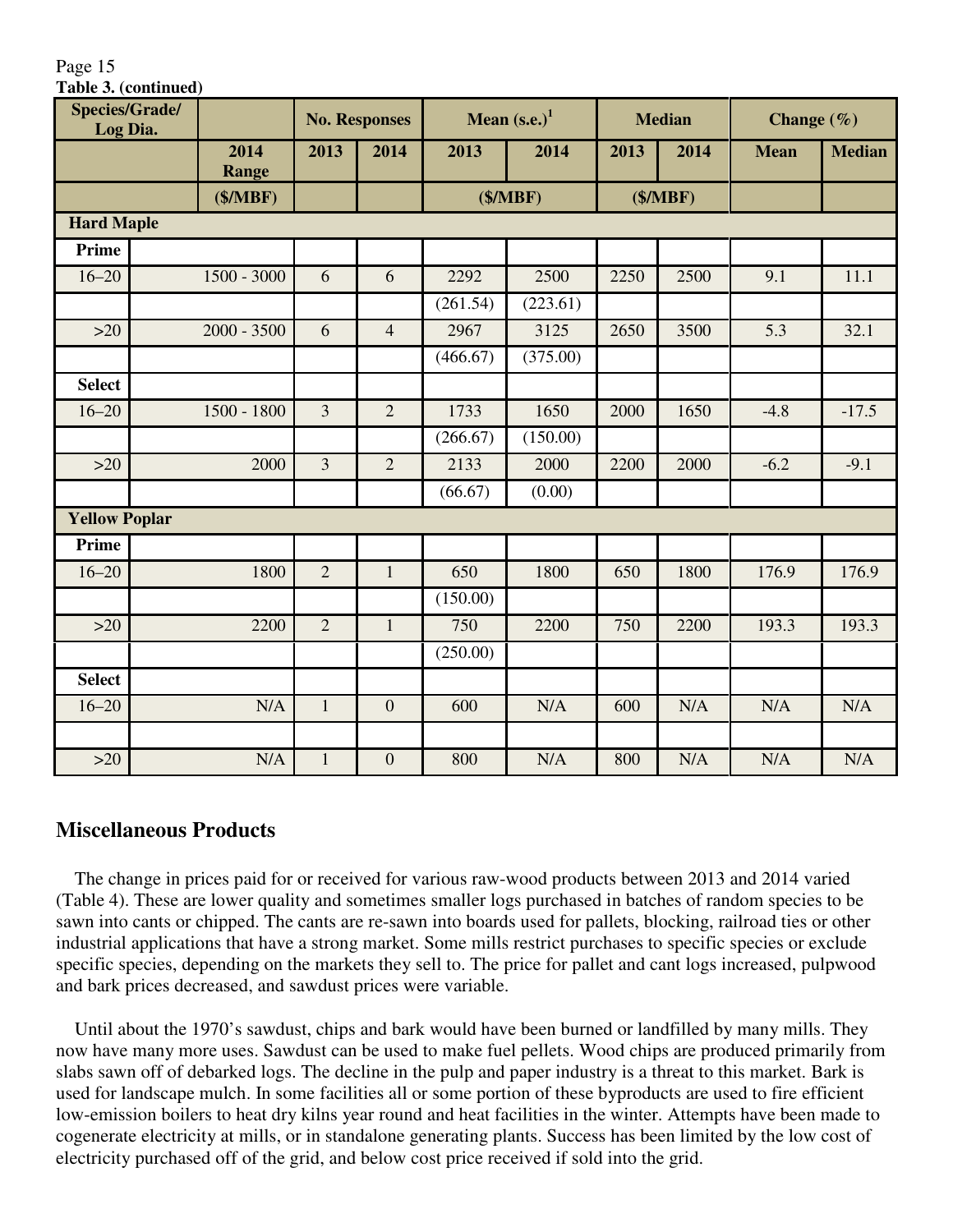**Table 4. Prices of miscellaneous products reported by Indiana mills, May 2013 and May 2014, free on board (fob) the producing mill.** 

|                     |                         |                | <b>Mean</b> |      | <b>Median</b> |       |
|---------------------|-------------------------|----------------|-------------|------|---------------|-------|
|                     | No.<br><b>Responses</b> | 2014 Range     | 2013        | 2014 | 2013          | 2014  |
| Pallet logs, \$/MBF | 25                      | $200 - 445$    | 266         | 286  | 260           | 280   |
| Pallet logs, \$/ton | 5                       | $34 - 50$      | 30          | 39   | 34.5          | 37    |
| Sawn cants          | 3                       | $375 - 485$    | 376         | 419  | 340           | 397   |
| Pulpwood, \$/ton    | 5                       | $10 - 42$      | 33          | 31   | 32            | 34    |
| Pulp chips, \$/ton  | 14                      | $12 - 38.5$    | 26          | 22   | 23.5          | 20    |
| Sawdust, \$/ton     | 6                       | $9 - 27.7$     | 14          | 17   | 9.5           | 15.95 |
| Sawdust, \$/cu. yd. | 11                      | $1.5 - 10$     | 5           | 5    | 4.3           | 5     |
| Bark, \$/ton        | $\overline{4}$          | $1.75 - 16$    | 9           | 8    | 8.5           | 8     |
| Bark, \$/cu. yd.    | 14                      | $1 - 15$       | 9           | 8    | 6             | 8.16  |
| Mixed, \$/ton       | $\overline{2}$          | $17.5 - 20.56$ | 7.5         | 19   | 7.5           | 19.03 |
| Mixed, \$/cu. yd.   | $\overline{0}$          | N/A            | N/A         | N/A  | N/A           | N/A   |

## **Custom Costs**

 Costs of custom services were generally down (Table 5). Logging costs as reported in this survey indicate an increase in logging costs from \$106 to \$125 per MBF.

|                  |                         |               | <b>Mean</b> | <b>Median</b> |      |      |
|------------------|-------------------------|---------------|-------------|---------------|------|------|
|                  | No.<br><b>Responses</b> | 2014<br>Range | 2013        | 2014          | 2013 | 2014 |
| Sawing (\$/MBF)  | 12                      | $250 - 500$   | 306         | 293           | 293  | 250  |
| Sawing (\$/hour) | 5                       | $50 - 85$     | 128         | 69            | 128  | 75   |
| Logging (\$/MBF) | 4                       | $70 - 150$    | 106         | 125           | 140  | 140  |
| Hauling (\$/MBF) | 4                       | $12 - 60$     | 60          | 44            | 50   | 52.5 |
| Distance (miles) | 6                       | $20 - 150$    | 55          | 79            | 50   | 60   |
| \$/MBF/mile      | $\overline{0}$          | N/A           | 2.4         | N/A           | 3    | N/A  |

**Table 5. Custom costs reported by Indiana mills, May 2012 and May 2013.** 

## **Indiana Timber Price Index**

 The delivered log prices collected in the Indiana Forest Products Price Survey are used to calculate the delivered log value of typical stands of timber. This provides trend-line information that can be used to monitor long-term prices for timber. The species and log quality weights used to calculate the index are described in previous editions of this report, available at

https://ag.purdue.edu/fnr/Pages/extforestsprice.aspx. The weights are based primarily on the 1967 Forest Survey of Indiana. Adjusting the weights for more recent forest surveys did not change the series enough to justify converting to a new series.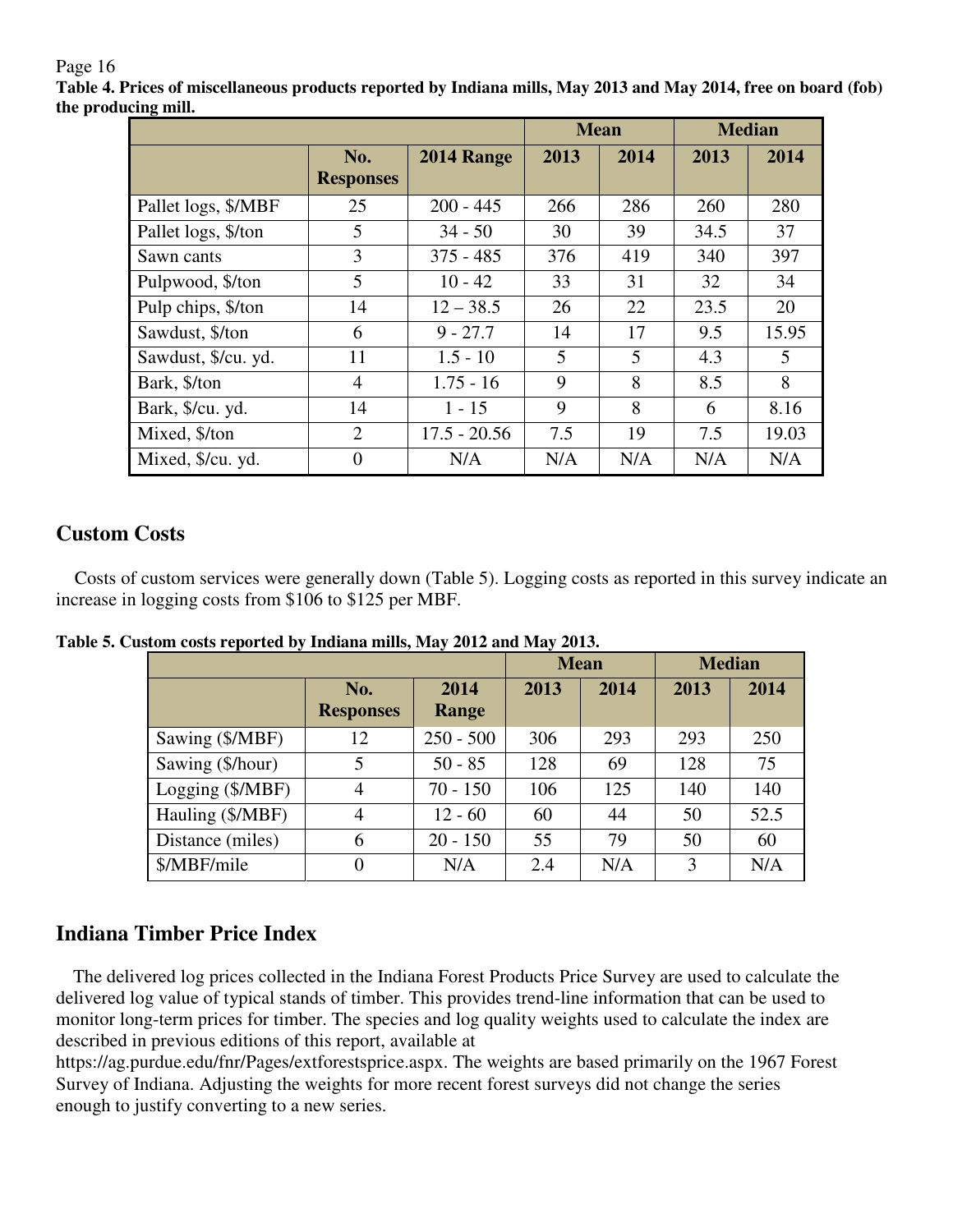The nominal (not deflated) price (columns three and six in Table 6) is a weighted average of the delivered log prices reported in the price survey. The price indexes [columns (4) and (7)] are the series of nominal prices divided by the price in 1957, the base year, multiplied by 100. Thus, the index is the percentage of the 1957 price. For example, the average price in 2014 for the average stand was 937.0 percent of the 1957 price. The index for a quality stand increased from 997.5 percent to 1092.6 percent.

 The real prices [columns (5) and (8)] are the nominal prices deflated by the producer price index for finished goods, with 1982 as the base year [Table 6, column (2)]. The real price series represents the purchasing power of dollars based on a 1982 market basket of finished producer goods. It's this real price trend that is important for evaluating long-term investments like timber and the log input cost of mills. Receiving a rate of return less than the inflation rate means that the timber owner is losing purchasing power, a negative real rate of return.

 Note that each year the previous year's number is recalculated using the producer price index for finished goods for the entire year. The price index used for the current year is the last one reported for the month when the analysis is conducted: October this year. The index increased from 198.1 for 2013 to 200.5 as of October 2014. Inflation in the 1 to 2 percent range is generally considered a sign of a healthy, growing economy. The change from 2013 to 2014 is about 2 percent.

#### **Average Stand**

 The nominal weighted average price for a stand of average quality increased from \$449.1 in 2013 to \$521.1 this year (Table 6, column three and Figure 2). Again, this series is based on delivered log prices, not stumpage prices.

 The deflated, or real, price increased from \$226.70 in 2013 to \$259.90 this year. The new equation for the trend line for the 1957 to 2013 period is,

Avg. Stand Real Price =  $184.89 + 1.61 \times T$ , where,

 $T = 1$  for 1957, 2 for 1958 . . . 58 for 2014

 The average annual compound rate of interest required to take the linear trend line from \$187 in 1957 to \$278 in 2014 is 0.70%, i.e. less than 1 percent. This rate will continue to decrease until the real price is above the trend line for several years. Compare the green trend line with the red real price line in Figure 2.

## **Quality Stand**

 The nominal weighted average price for a high-quality stand increased from \$664.1 in 2013 to \$727.50 this year. (Table 6, column six and Figure 3). The average real price series for a high-quality stand increased from an adjusted \$335.3 in 2013 to \$362.8 this year.

 The average annual compound rate of increase for the trend line declined from 0.98% in 2013 to 0.97% this year (Figure 3). The equation for the trend line is,

Quality Stand Real Price =  $223.9 + 2.92 \times T$ , where

 $T = 1$  for 1957, 2 for 1958 . . . 58 for 2014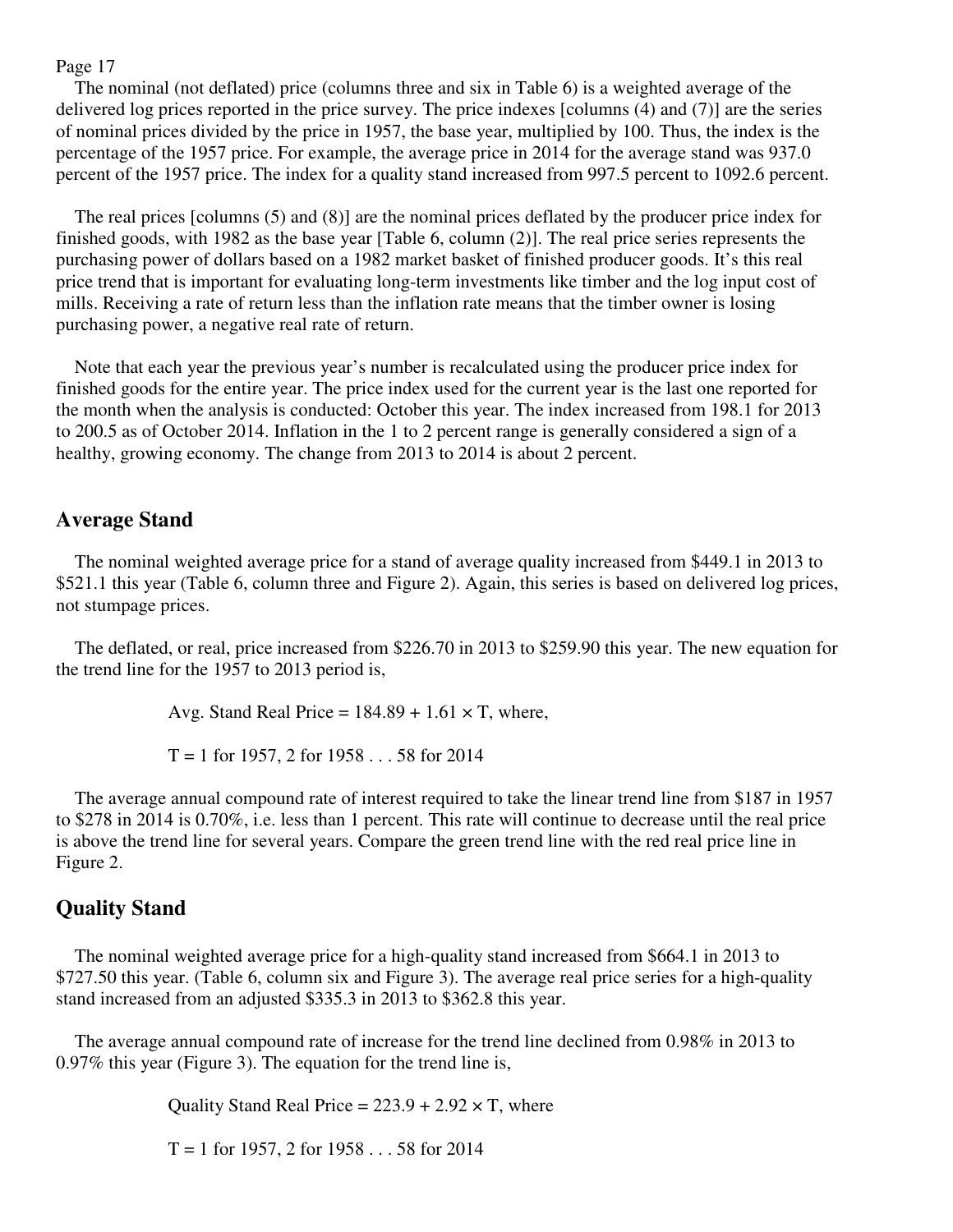As for an average stand, this rate will continue to decrease until the real price is above the trend line for several years. Compare the green trend line with the red real price line in Figure 3.

## **Implications**

 The extent to which holding a stand of timber increases purchasing power depends on when you take ownership and when you liquidate. The 58 year period used in this analysis is much longer than the typical length of ownership. The rate of increase in the trend line doesn't include the return resulting from increase in volume per acre by physical growth, nor the potential increase in unit price as trees get larger in diameter and increase in quality. Maximizing these increases in value requires timber management.

| Table 6. Weighted average actual price, price index and deflated price for an average and quality stand of |  |
|------------------------------------------------------------------------------------------------------------|--|
| timber in Indiana, 1973-2014.                                                                              |  |

|      |                                                 |                                | <b>Average Stand</b>          |                        | <b>Quality Stand</b>           |                               |                        |  |
|------|-------------------------------------------------|--------------------------------|-------------------------------|------------------------|--------------------------------|-------------------------------|------------------------|--|
| Year | <b>Producer</b><br><b>Price</b><br><b>Index</b> | <b>Nominal</b><br><b>Price</b> | <b>Index</b><br><b>Number</b> | <b>Real</b><br>Price 1 | <b>Nominal</b><br><b>Price</b> | <b>Index</b><br><b>Number</b> | <b>Real</b><br>Price 1 |  |
| (1)  | (2)                                             | (3)                            | (4)                           | (5)                    | (6)                            | (7)                           | (8)                    |  |
|      |                                                 | (\$/MBF)                       |                               | (\$/MBF)               | (\$/MBF)                       |                               | (\$/MBF)               |  |
| 1973 | 45.6                                            | 112.6                          | 202.5                         | 247                    | 139                            | 208.8                         | 304.9                  |  |
| 1974 | 52.6                                            | 135.3                          | 243.3                         | 257.3                  | 170.2                          | 255.7                         | 323.7                  |  |
| 1975 | 58.2                                            | 125.1                          | 225                           | 215                    | 166.3                          | 249.8                         | 285.8                  |  |
| 1976 | 60.8                                            | 133.6                          | 240.2                         | 219.7                  | 172.7                          | 259.4                         | 284.1                  |  |
| 1977 | 64.7                                            | 143.6                          | 258.1                         | 221.9                  | 188                            | 282.4                         | 290.6                  |  |
| 1978 | 69.8                                            | 181.7                          | 326.1                         | 260.3                  | 234.9                          | 352.9                         | 336.6                  |  |
| 1979 | 77.6                                            | $\overline{201.5}$             | 362.3                         | 259.6                  | 260.7                          | 391.6                         | 336                    |  |
| 1980 | 88                                              | 207.8                          | 373.6                         | 236.1                  | 309.3                          | 464.5                         | $\overline{3}51.5$     |  |
| 1981 | 96.1                                            | 206.7                          | 371.7                         | 215.1                  | 284.9                          | 427.8                         | 296.4                  |  |
| 1982 | 100                                             | 196.8                          | 353.8                         | 196.8                  | 277.3                          | 416.5                         | 277.3                  |  |
| 1983 | 101.6                                           | 207.6                          | 373.3                         | 204.3                  | 294.4                          | 442.2                         | 289.8                  |  |
| 1984 | 103.7                                           | 235.8                          | 424                           | 227.4                  | 322.7                          | 484.6                         | 311.2                  |  |
| 1985 | 104.7                                           | 210.5                          | 378.5                         | 201                    | 274                            | 411.5                         | 261.7                  |  |
| 1986 | 103.2                                           | 223.6                          | 402                           | 216.6                  | 312.2                          | 468.9                         | 302.5                  |  |
| 1987 | 105.4                                           | 257.3                          | 462.7                         | 244.2                  | 334.6                          | 502.6                         | 317.5                  |  |
| 1988 | 108                                             | 262.1                          | 471.3                         | 242.7                  | 345.9                          | 519.6                         | 320.3                  |  |
| 1989 | 113.6                                           | 285.9                          | 514                           | 251.6                  | 404.9                          | 608.1                         | 356.4                  |  |
| 1990 | 119.2                                           | 288.3                          | 518.3                         | 241.8                  | 397.9                          | 597.6                         | 333.8                  |  |
| 1991 | 121.7                                           | 268.1                          | 482.1                         | 220.3                  | 362.9                          | 545.1                         | 298.2                  |  |
| 1992 | 123.2                                           | 293.4                          | 527.6                         | 238.2                  | 417.6                          | 627.1                         | 338.9                  |  |
| 1993 | 124.7                                           | 355.2                          | 638.8                         | 284.9                  | 491.2                          | 737.8                         | 393.9                  |  |
| 1994 | 125.5                                           | 364.8                          | 655.9                         | 290.6                  | 507.4                          | 762.1                         | 404.3                  |  |
| 1995 | 127.9                                           | 354                            | 636.4                         | 276.7                  | 451.6                          | 678.3                         | 353.1                  |  |
| 1996 | 131.3                                           | 337.7                          | 607.1                         | 257.2                  | 495.4                          | 744                           | 377.3                  |  |
| 1997 | 131.8                                           | 357.5                          | 642.7                         | 271.2                  | 448.3                          | 673.3                         | 340.2                  |  |
| 1998 | 130.7                                           | 391.1                          | 703.3                         | 299.3                  | 501.7                          | 753.5                         | 383.9                  |  |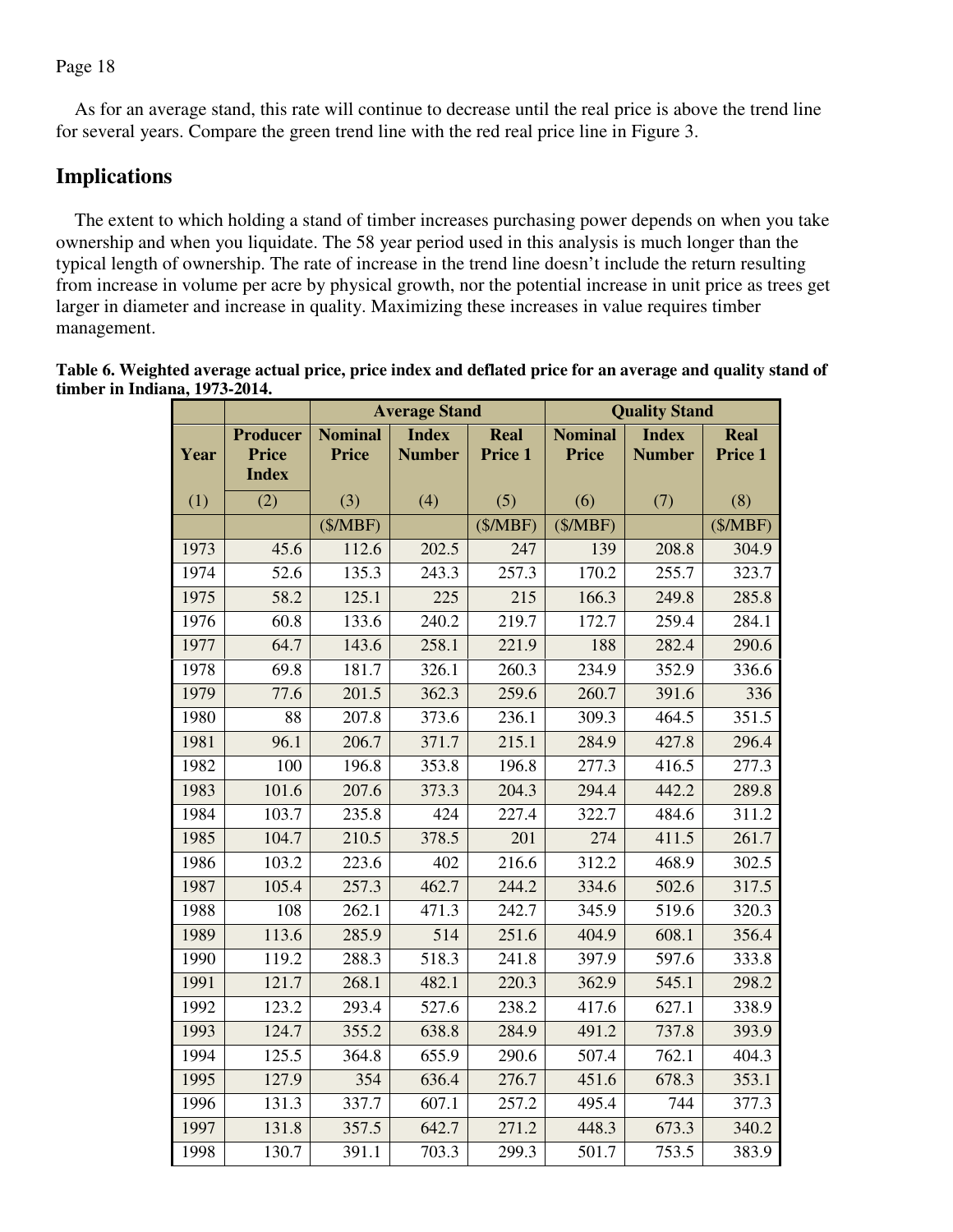## **Table 6. (continued)**

|      |                                                 |                                | <b>Average Stand</b>          |                        | <b>Quality Stand</b>           |                               |                 |  |
|------|-------------------------------------------------|--------------------------------|-------------------------------|------------------------|--------------------------------|-------------------------------|-----------------|--|
| Year | <b>Producer</b><br><b>Price</b><br><b>Index</b> | <b>Nominal</b><br><b>Price</b> | <b>Index</b><br><b>Number</b> | <b>Real</b><br>Price 1 | <b>Nominal</b><br><b>Price</b> | <b>Index</b><br><b>Number</b> | Real<br>Price 1 |  |
| (1)  | (2)                                             | (3)                            | (4)                           | (5)                    | (6)                            | (7)                           | (8)             |  |
|      |                                                 | (\$/MBF)                       |                               | (\$/MBF)               | (\$/MBF)                       |                               | (\$/MBF)        |  |
| 1999 | 133                                             | 389.2                          | 699.8                         | 292.6                  | 526.3                          | 790.5                         | 395.7           |  |
| 2000 | 138                                             | 426.5                          | 766.9                         | 309.1                  | 617.6                          | 927.5                         | 447.5           |  |
| 2001 | 140.7                                           | 389.7                          | 700.8                         | 277                    | 538.5                          | 808.8                         | 382.7           |  |
| 2002 | 138.9                                           | 410.7                          | 738.4                         | 295.7                  | 561.2                          | 842.9                         | 404             |  |
| 2003 | 143.3                                           | 433.7                          | 779.7                         | 302.6                  | 567.9                          | 852.9                         | 396.3           |  |
| 2004 | 148.5                                           | 452.2                          | 813.1                         | 304.5                  | 625.1                          | 938.9                         | 421             |  |
| 2005 | 155.7                                           | 445.2                          | 800.5                         | 285.9                  | 621.5                          | 933.4                         | 399.9           |  |
| 2006 | 160.4                                           | 448.3                          | 806                           | 279.5                  | 643.6                          | 966.6                         | 401.2           |  |
| 2007 | 166.6                                           | 414.2                          | 744.8                         | 248.6                  | 559.9                          | 840.9                         | 336.1           |  |
| 2008 | 177.1                                           | 433.7                          | 779.8                         | 244.9                  | 643.2                          | 966                           | 363.2           |  |
| 2009 | 172.1                                           | 358.8                          | 645.2                         | 208                    | 512                            | 769                           | 296.8           |  |
| 2010 | 179.8                                           | 412.5                          | 741.7                         | 229.4                  | 584.1                          | 877.3                         | 324.9           |  |
| 2011 | 190.5                                           | 388.5                          | 698.6                         | 199.2                  | 550.4                          | 826.6                         | 288.9           |  |
| 2012 | 194.2                                           | 382.2                          | 687.3                         | 197.9                  | 492.7                          | 739.9                         | 253.7           |  |
| 2013 | 198.1                                           | 449.1                          | 807.6                         | 226.7                  | 664.1                          | 997.5                         | 335.3           |  |
| 2014 | 200.5                                           | 521.1                          | 937.0                         | 259.9                  | 727.5                          | 1092.6                        | 362.8           |  |